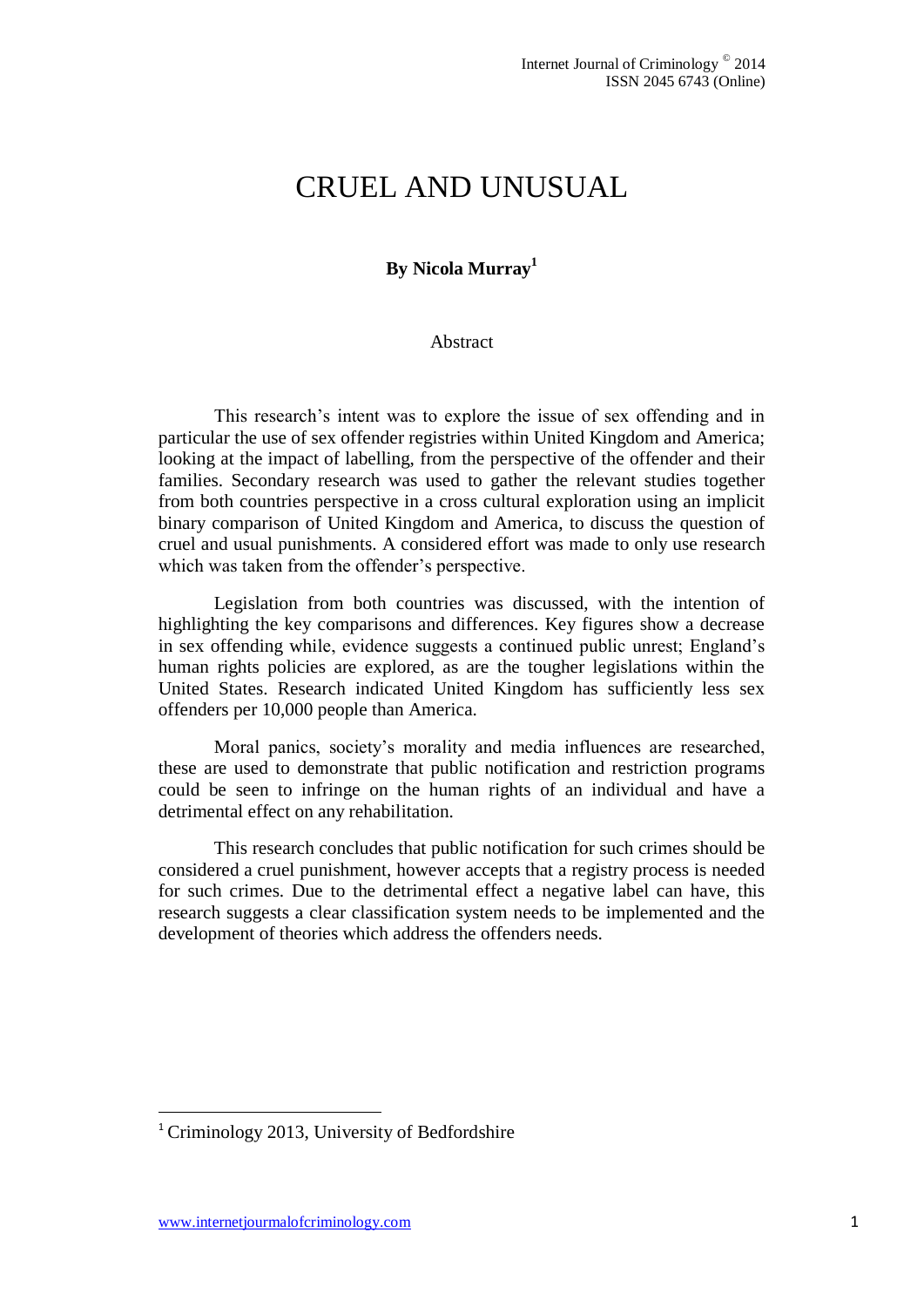Acknowledgements

First and foremost, I would like to thank my supervisor on this project, Professor Alan Marlow for his valuable advice, guidance and understanding. Alan's willingness to motivate and discuss ideas contributed immensely and inspired me to complete my research. Also at this time I would like to thank the University of Bedfordshire, for the opportunities and experiences the institution has afforded me. Professors and visiting lecturers have made for a memorable three years, in particular I would like to show my appreciation to Ian Bridgeman, Lynne Reynolds, Alex deMont, John Pitts, Anthony Drummond, Suzella Palmer and Alan Wheeler for your individual guidance and influence.

I would like to give a special thank you to Helen Connolly for her extended generosity of time; Helen has been a real inspiration and is a true credit to the university. Also a special thank you goes to Lehanna Ryce, Francesca Gunn and Marzia Khanom for your time, friendship and guidance. We all progressed though the Criminology program together and I will miss the banter girls. A quick thank you to the universities coffee shop staff, for the laughter and tea and finally, a thank you goes to my family and friends for their understanding and support during the entire degree programme and in particular this final year.

Thank you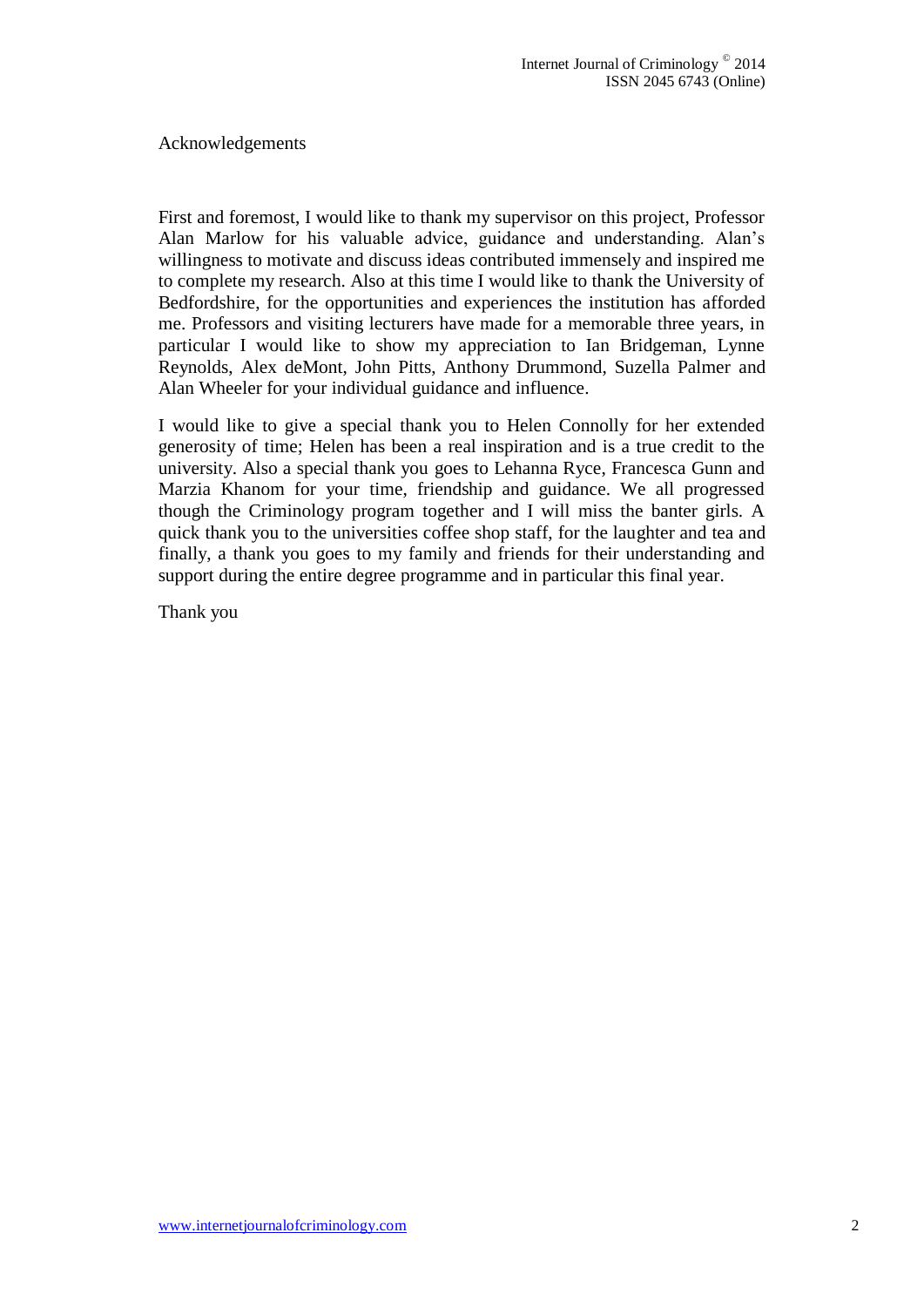# Table of contents

|                         | Page Number                            |    |  |
|-------------------------|----------------------------------------|----|--|
| List of tables          | $\overline{4}$                         |    |  |
| Introduction            | 5                                      |    |  |
| Theoretical perspective | 6                                      |    |  |
| Research ethics         | $\overline{7}$                         |    |  |
| Methodology             | 8                                      |    |  |
| Chapter outline         | 9                                      |    |  |
|                         | Sex offending<br>- A moral panic       | 9  |  |
|                         | <b>United Kingdom</b><br>sex offenders | 12 |  |
|                         | American sex<br>offender               | 14 |  |
| Main Body               | The effects                            | 19 |  |
|                         | Looking forward                        | 21 |  |
|                         | A comparison                           | 23 |  |
| Conclusion              | 25                                     |    |  |
| Reference list          | 27                                     |    |  |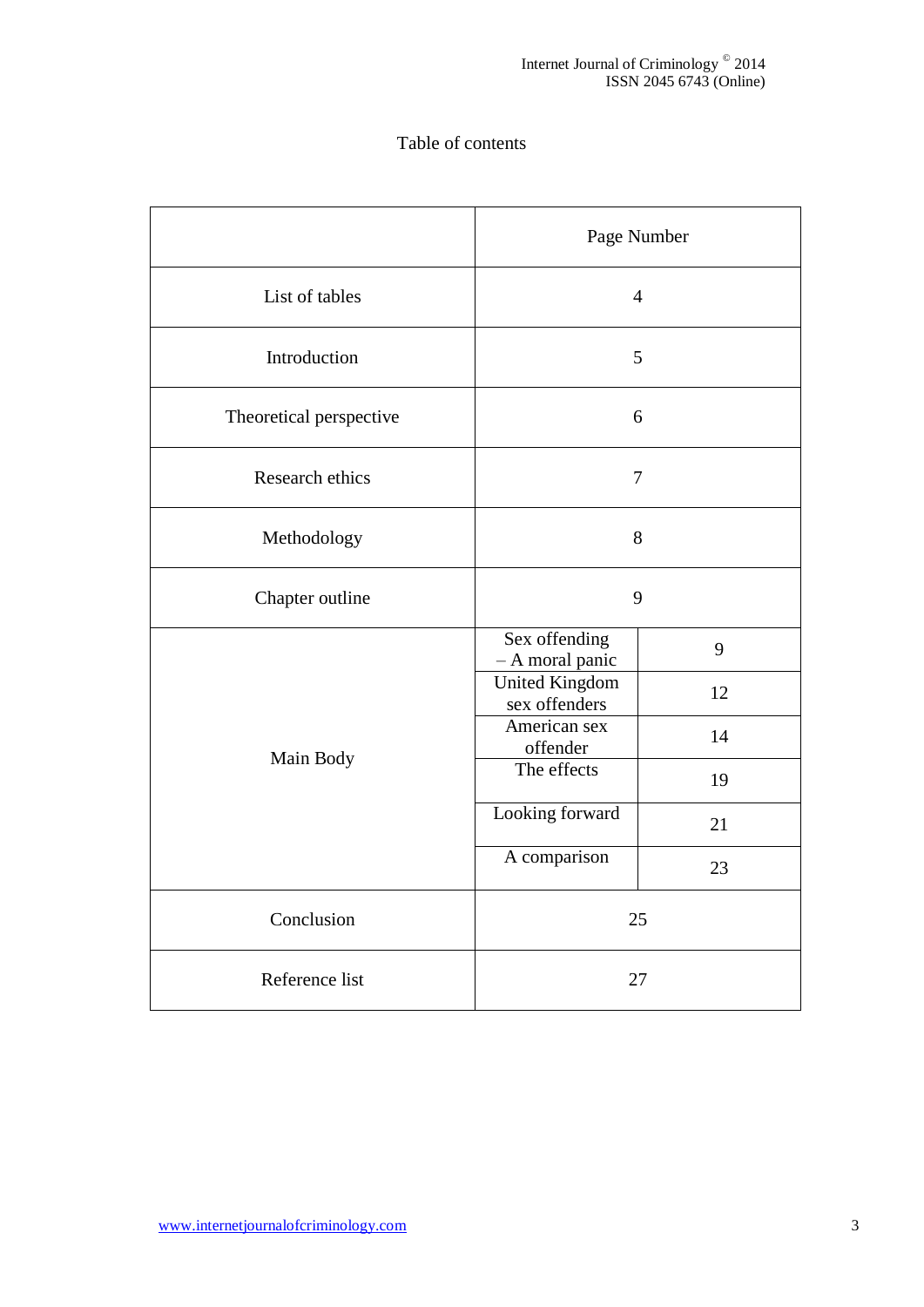# List of tables

# Table 1.1

- Police recorded sexual offences by sexual offence group, 2005 to 2012.

#### Table 1.2

- USA age of consent, minimum age of victim and the age differential between the victim and defendant by state.

### Table 1.3

- USA sex offender statistics 2011.

# Table 1.4

- Population and registered sex offender figures for 2011 in United Kingdom and United States.

# Table 1.5

- Distribution of registered sex offenders between United Kingdom and United States in 2011.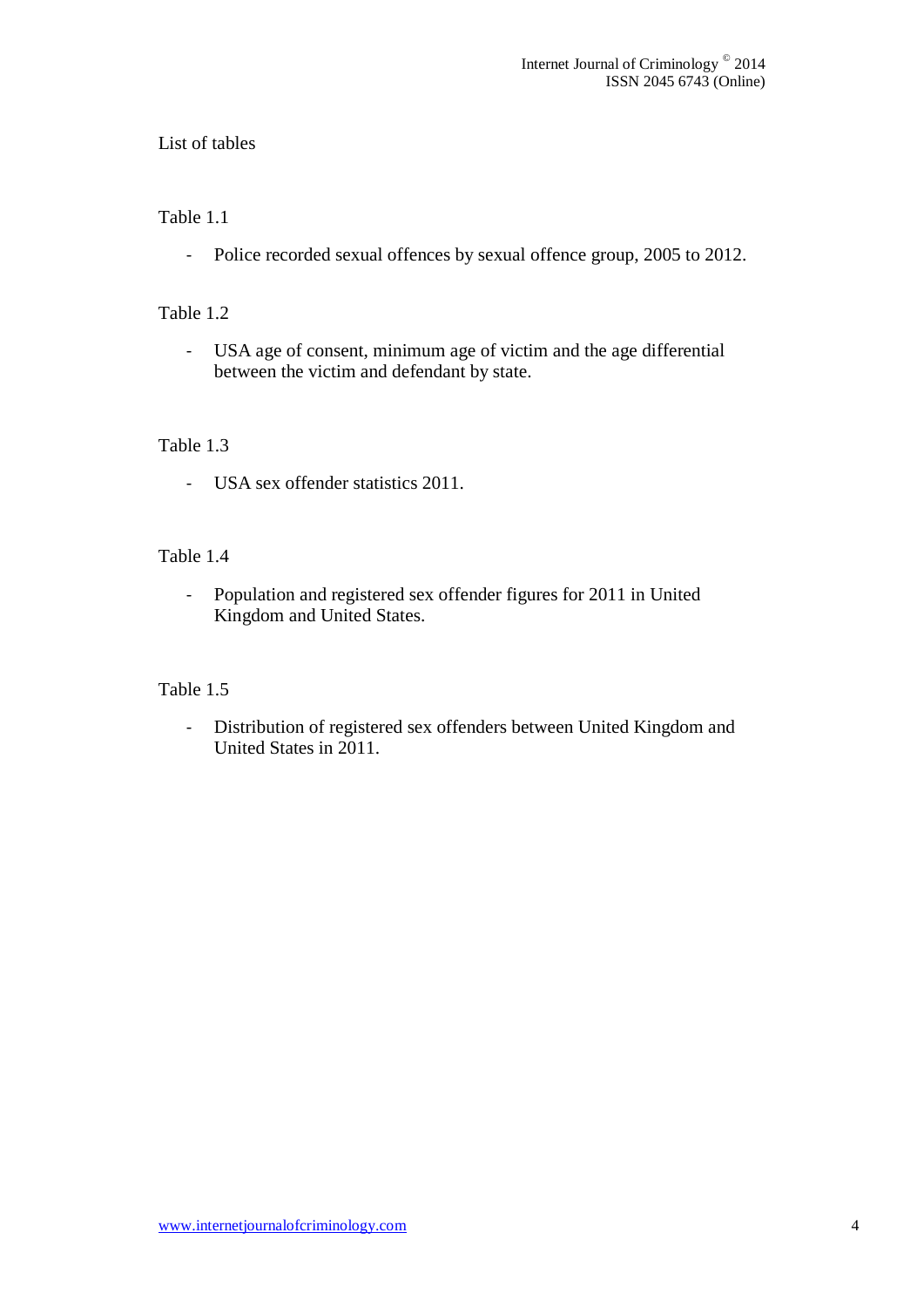**Introduction** 

This research will be discussing the issue of sex offending and in particular the use of sex offender registries, looking at the impact from the perspective of the offender and their families. This piece of work is a crosscultural exploration into sex offender registers, in both England and America. It will develop the conception that sex offender registries and public notification processes may infringe on human rights and negatively affect the offender and their family.

An interest in offending stems from an early curiosity into criminal behaviour, stereotypes and the media's curiosity with moral panics and labels. One begins to question how the offender is affected by the criminal justice process and if no empathy for the offender themselves, then one may question how an offender's family and friends cope with such events. It could be argued that sex offenders are the most demonised and hated figures within society (Thomas, 2005). Former newspaper the 'News of the world' ran a national, name and shame campaign to publicly expose known paedophiles within the United Kingdom (Darley, 2000). It could be argued that sex offending induces intense animosity amongst members of society; evidence to suggest this comes from reports of campaigners, openly protesting sex offenders entering established rehabilitation units for treatment (Bury Times, 2011). These kinds of protests suggest that even while an offender is demonstrating a desire to rehabilitate, society still rejects and segregates them.

Entrance onto a sex offender's registry is socially stigmatized to such an extent, that it could be argued, that inclusion could be considered a cruel and unusual punishment. Sex offender registries are a classification scheme designed to hold personal information on sex offenders. National and local registries include personal information, such as an individual's address and previous criminal background. Registers can include un-convicted individuals considered at risk and those who have completed criminal sentences. In the United Kingdom, you are required to join the Violent and Sex Offender Register, if imprisoned for over twelve months under the Sexual Offences Act 2003 (UK Legislation A, 2003); the information within the register is only available to local government agencies. In the United States registration is accompanied by notification conditions; this is where information in the registry is made available unrestricted to the public. Many states also impose restrictions on where offenders can live and work under the 1994, Megan's Law (US federal law, 2010).

Even with the media attention and the evidence that suggests contempt amongst the majority within the United Kingdom, little has been done to study the effects of the sex offender's registry, notification, proximity recidivism or the effects this trauma has on their families, once this negative label has been attached (Zevitz & Farkas, 2000). Within the United Kingdom, convicted sex offenders are applying and winning though the European Convention on Human Rights to either, remove their name from registries, limit restrictions or to deny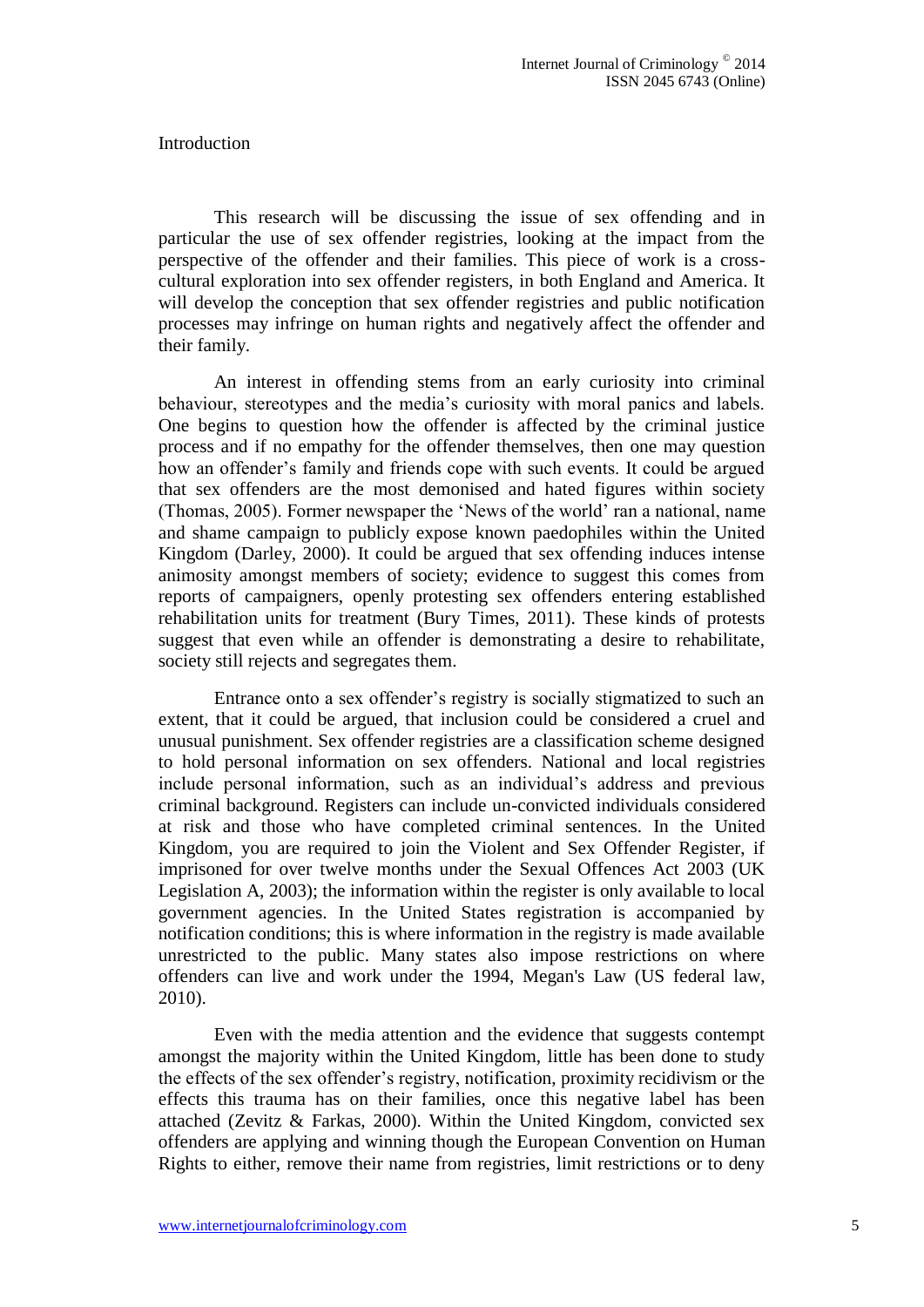the ability to name them in a public forum, like Facebook. Article Eight of the European Convention on Human Rights, states that all have the right to respect for private and family life, home and correspondence; in addition Strasbourg case law extended Article Eight to impose measures to prevent other parties from interfering with these rights (Acts of Parliament, 2013). This amendment to the United Kingdom's Human Rights Act of 1998 rules that these registries may be affecting the offender's human rights and should be seen as an extension of a sentence.

In contrast, American studies have begun to highlight sex offender issues; however the United States continues to enforce stringent requirements on their sex offenders that continue to restrict the offender's life, well past any sentence. This research will gather the relevant studies together from both countries perspective, to consider the questions; is entrance onto a sex offender's registry a cruel and unusual punishment? Is our society oppressing a particular offender group because of moral taboos?

Theoretical perspective

Developing a theoretical framework in the early stages of research planning is essential to maintaining a sense of order though-out the research; research is driven by a theoretical framework (Corbetta, 2003). Frameworks are used to guide a researcher and help determine what is to be analysed and why. A theoretical perspective, together with the concepts, definitions and any existing theories, will help to focus this research and allow further research to develop within its foundations (Corbetta, 2003). A theoretical framework is particularly important within investigative studies, where there is limited research in the field and the researcher is trying to establish a base (Bell, 2010). No matter how unbiased a researcher thinks they are, preconceived ideas, even in the generalist of terms can begin to work to develop a framework of their own; this research paper deals with tentative moral issues, having a concrete explicit perspective in mind helps to reduce any issues.

Where some theories have a scientific approach to research, interpretivism develops the cognitive aspect of understanding (O'Donoghue, 2006). From an ontology standpoint, interactionists see a wealth of social deviancy, ever present in a society that constructs crime from social action and control (McLaughlin, 2003). Society is a collection of shared experiences; it is how people interpret these interactions, which interactionists wish to study (Corbetta, 2003). As these interactions are limitless, society is a complex multidimensional landscape with no fundamental truths, only an individual's interpretation (Bryman, 2008). Interpretivism focuses on theory development, instead of the theory testing characteristics of the positivist approach. Research strategies use empathetic methodologies to develop a deeper understanding of the social interaction being researched (Bryman, 2008); methods such as participant and non-participant observation, case studies, life studies, focus groups and interviews are used (Bryman, 2008). When considering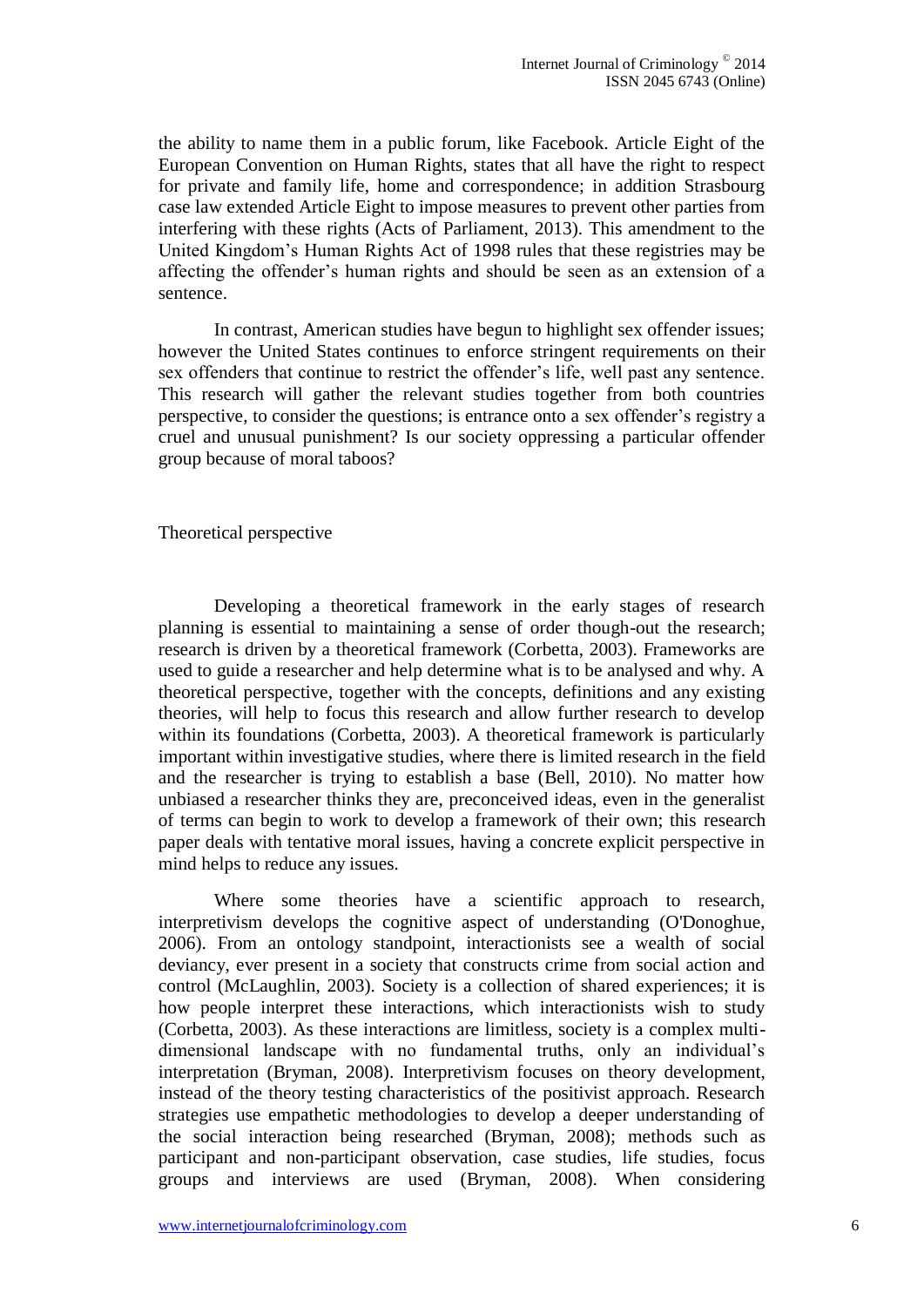epistemology, good evidence would give an accurate account of human understanding; an example would be labelling theory and how the social group, i.e. sex offenders are affected.

Each theoretical perspective has fundamental differences in their methodology and practice. Each brings their own merits; however as this piece of research is an exploration into social conditions, meanings and actions and what effect they have on a particular social group, it could be argued that the interactionism theory offers the widest scope in terms of this research. Interactionists, like Becker developed a consensus under the interactionism framework; it describes deviance as infractions from a set of rules, set out by social groups (Crinson, 2007). Someone who is considered deviant within society has simply had the label of deviant successfully applied (Downes & Rock, 2003). Labelling theorists discuss the implications of being labelled and how this can have a detrimental effect, if the label is considered negative with social groups (Downes & Rock, 2003).

It could be suggested that labelling theory merely examines an offenders characteristics and does not produce a conclusive picture of a particular deviant behaviour. It could be argued that one can only fully understand a crime when they take into account the reactions of the community at large and how society then interacts with members of society displaying the deviant behaviour. Lemert suggested that social reactions could have a profound effect on an individual's psyche (Crinson, 2007). Symbolic Interactionism is a sociological theory that studies society at a micro-scale and suggests meanings for social processes; it is suggested that this research approach defines itself as pursuing meaning in what we observe (Downes & Rock, 2003) and is rooted in examining how interpretive social processes develop deviance. The 'looking glass self' can develop in all social situations (Downes & Rock, 2003), individuals will act the way that others expect them to behave, thus it could be argued that permanent inclusion to a sex offenders registry and other restrictions imposed on convicted sex offenders could in fact inhibit any efforts to rehabilitate the offender (Madden, 2008).

#### Research ethics

Secondary research is a methodical process of exploring information, in order to increase an understanding of a given phenomenon. Producing research that is ethically comprehensive contributes to the quality control of the piece. Ethics are all the more imperative when dealing with a delicate subject matter and the real human element; actual members of society, dealing with real issues. Research ethics, within the social science field are developed under core principles of honesty to the research material and any subjects involved.

Research based on secondary data offers few ethical dilemmas; the information to be analysed is already in the public domain. Protecting members of society that may have been affected by physical or psychological harm is essential; no participants are involved in secondary research however, the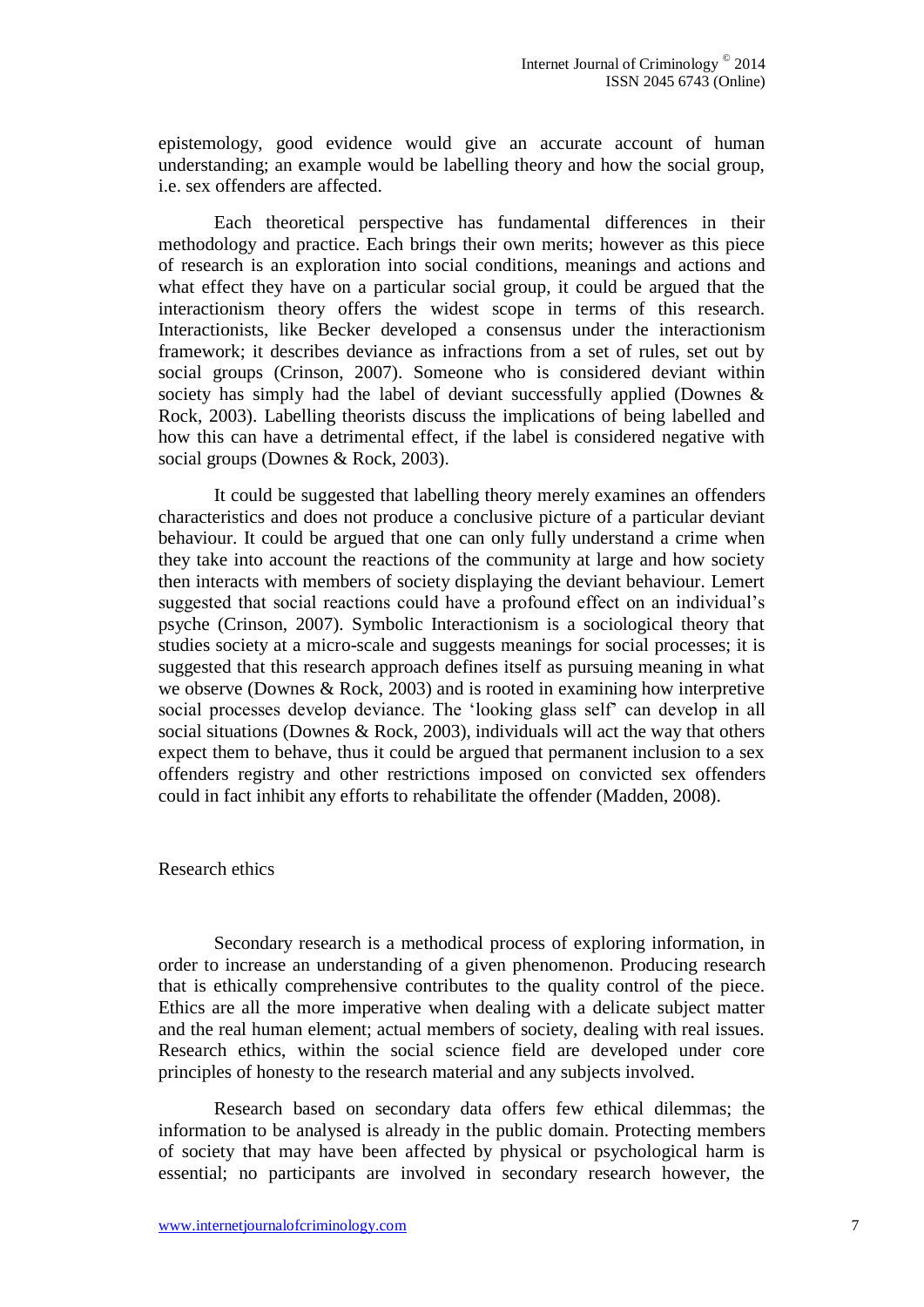delicate nature of this research denotes the need to show caution and respect with the sources used and how the information is presented (Lee-Treweek & Linkogle, 2000).

#### Methodology

This research is a cross-cultural comparative exploration into sex offender registers, using an implicit binary comparison involving England and America. Comparative methodologies underlying intent is to identify similarities and differences and to explain them; simplifying the complex issues surrounding sex offending using classification, helps to identify common features between the two countries.

This exploration begins with the understanding that research material may have a dependence on American research, due to a limited amount from within the United Kingdom. This research, will however access bibliographic databases and other relevant academic sources to utilise the qualitative secondary resources available from the United Kingdom and the United States, such as previous studies and peer-approved journals.

This informal symmetric review will demonstrate an understanding of the variables of the research, being that of the effects a sex registry has on the offender and their family. A boarder sense of the subject, including research articles concentrating on the effects of abuse on the victim and intra-family sexual abuse, all add another dimension onto the question posed and are not specific to the context of this research. The perceptions and effects that sex offending has on the victims of the offense are documented and researched in both countries, however this research centres on the seemingly disregarded, offender issues. The research will also combine the use of quantitative methods with the use of official statistics, to establish a base by which further research can be developed.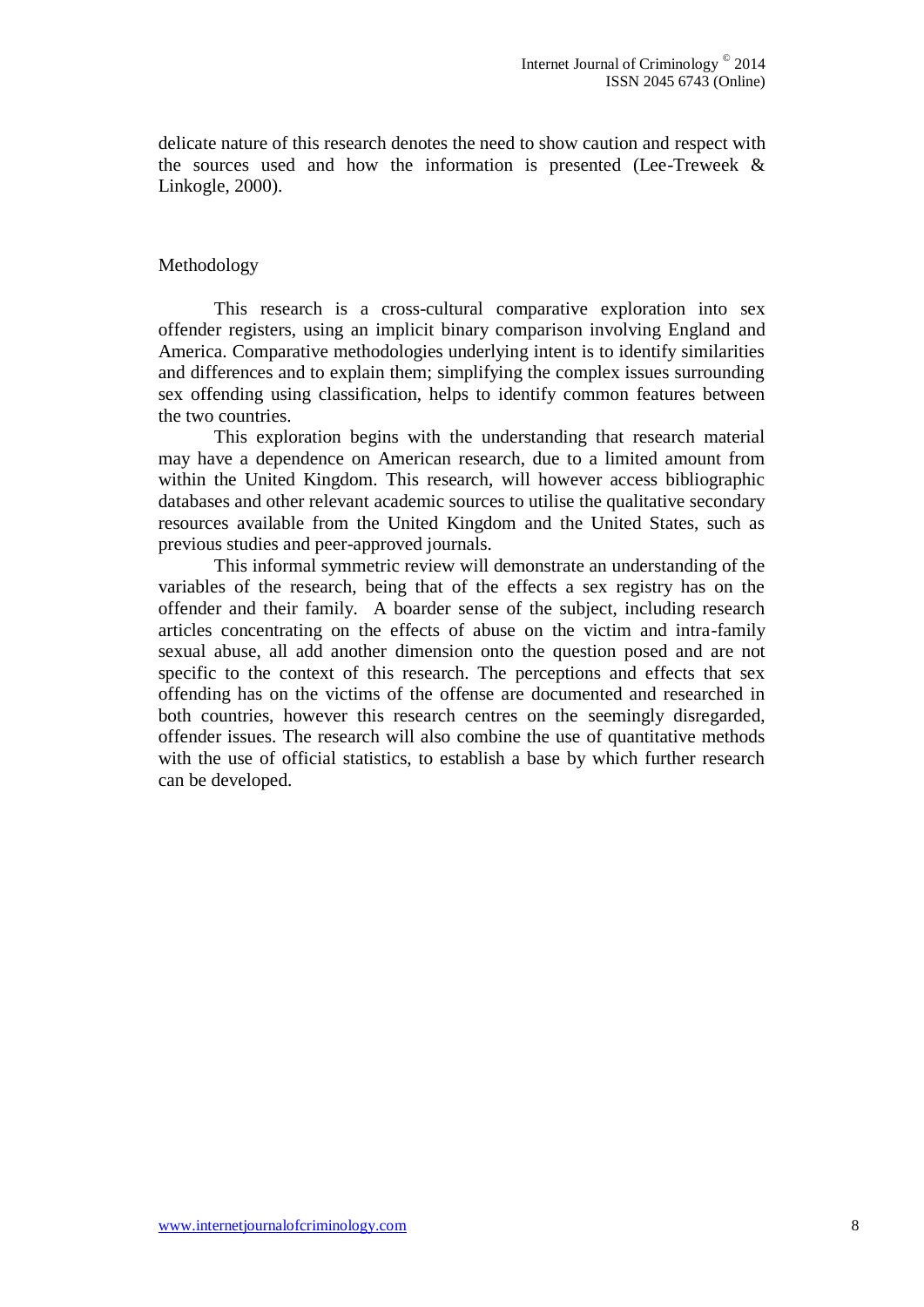Main body - chapter outline

- Sex offending – A moral panic

Theory of labelling and moral panic, the media's portrayal of sex offending

- United Kingdom sex offenders

Overview of the laws and figures for sex offenders within United Kingdom

- American sex offender

Overview of the laws and figures for sex offenders with the United States

The effects

Research discussing the effects that registers and notification programs have on sex offenders

Looking forward

United Kingdom and United States future plans, involving research and legislation

- A comparison

Comparison of figures for the problem, common ground and opposites within the law and offender rights

Sex offending – A moral panic

Within the domain of sociology and deviance, the term moral panic is a wellestablished concept. Stanley Cohen suggested in his 1972 sociological study entitled, 'Folk devils and moral panics' that a moral panic can occur when a subcultural group of people become defined as a threat, to the collective consensus within society (Cohen, 2011). Cohen's research into youth culture illustrates a mass morality which can lead to sub-cultures being vilified by society (Cohen, 2011). Moral panics are in essence, controversies involving the taboos from within modern day society; taboos have the ability to conjure up social tensions, resilient moral stances and spark disagreements and discussions, on a sometimes national level.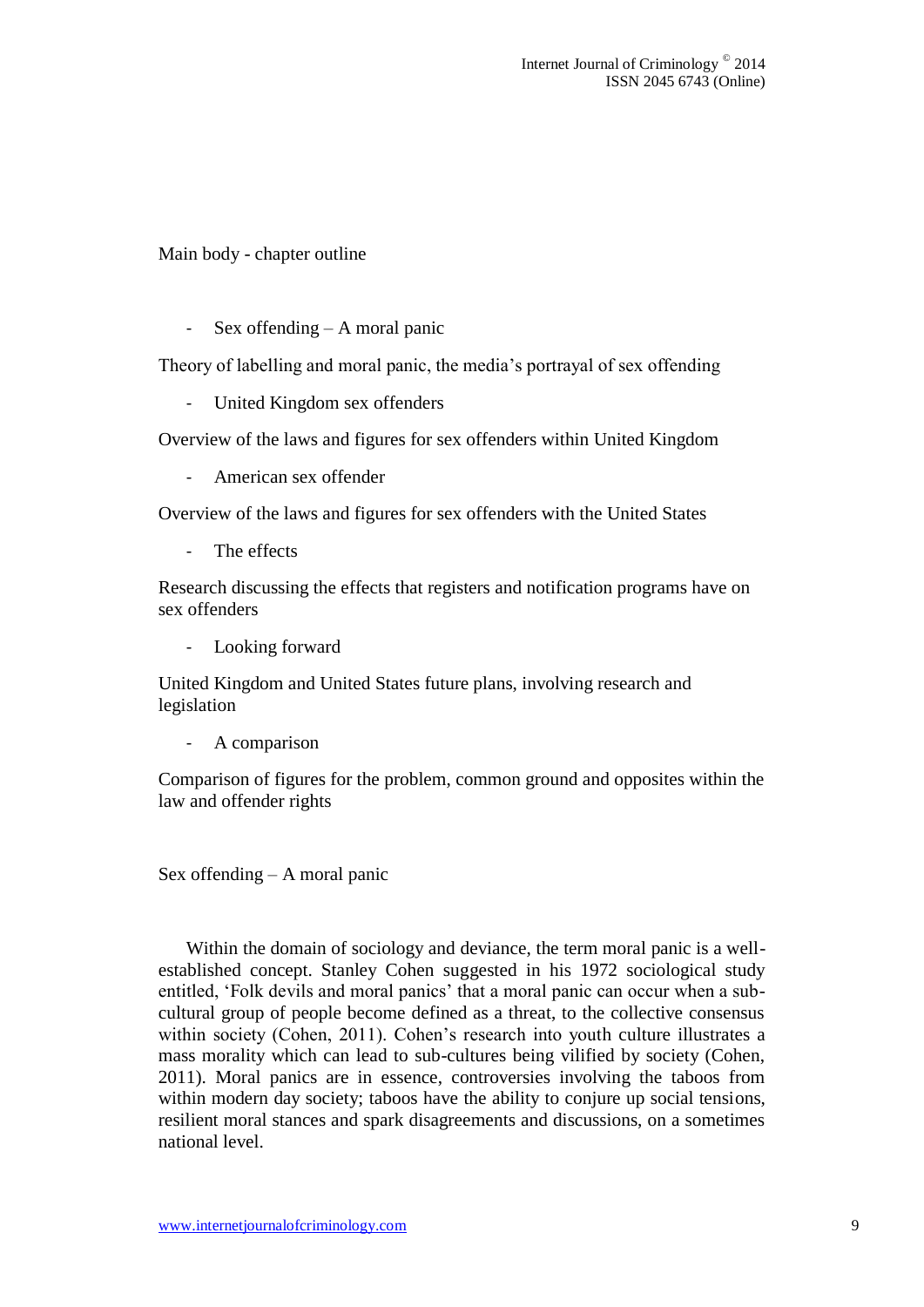Major national media outlets such as television and newspapers are operated by a limited number of powerful companies; these companies have their own philosophies and principles and often subscribe to a particular political ideology (Critcher, 2006). This creates an agenda or message, in other words a bias towards a particular way of thinking. It could be suggested that the national media has long operated under the assumption of being a moral barometer for its readership; ratings and audience numbers are as important to a television station as votes are to a political party, once an audience base is established, it needs to be maintained. Left thinking newspapers, like Labour backed, the Mirror, may downplay crime rates and a need for spending on defence; however a right wing newspaper, like The Sun may increase the moral panic of crime, in an effort to stimulate a political gain or reinforce the interaction between newspaper and reader (Critcher, 2006). By creating a biased message, media companies have the ability to manipulate people's attitudes and opinions. It could be argued, however that recent transformations, to the medium, like the rise of the internet and social forums like Twitter and Facebook, still resonate this idealism of moral indignation, but importantly give a voice to all (McRobbie & Thornton 1995).

Morality is a fluid concept that bends and shapes itself though the passage of time; society justifies its moral backbone though these socially constructed rights and wrongs (Giddens, 2009). Though-out history, sex to some extent has been considered a taboo, a private matter; words such a sex and love have been taken under the wing of heteronormative constructions and are thus considered a foundation to a heterosexual life plan (Carpenter  $\&$  Hayes, 2011). Offences that threaten the consensus of a heteronormative life-plan are considered taboo and wrong; arguably these members of society are labelled as criminal and immoral. Carpenter and Hayes theorise that in the twenty-first century, societies subscribe to the labelling of each phase of life (Carpenter & Hayes, 2011). Each member within society progresses though childhood, adolescence and into adulthood, touching on each milestone and striving to achieve the perceived goals for each age; thus imaginary age-lines are drawn and distinguish between child and adult experiences.

Sex, coupled with criminal behaviour, establishes sex offenders into a unique and highly controversial sub-group. With-in this already distinct group of offenders are a classification who assault children, known as paedophiles. Paedophiles, it could be argued are the most demonised criminals within society, as they not only question the heteronormative values, but expose a child to perceived adult experiences (Cohen, 2011). It could be suggested that once an offender is labelled as deviant in this way, society will interact and reinforce this perceived deviance and their own higher morality (Downes & Rock, 2003). Moral panics pertaining to sex offenders reinforce society's moral compass, while also marginalising those on the cusp.

Some suggest that the act of reporting news can sometimes be enough to generate anxiety or panic; shock value media and high profile cases, like Vanessa George, feed the moral panic and gender stereotypes surrounding sex offences (Carter, 2009). Vanessa George was the centre of a 2009 child abuse case, involving a paedophile ring from across the United Kingdom. George sparked a media panic when it emerged that the nursery worker was responsible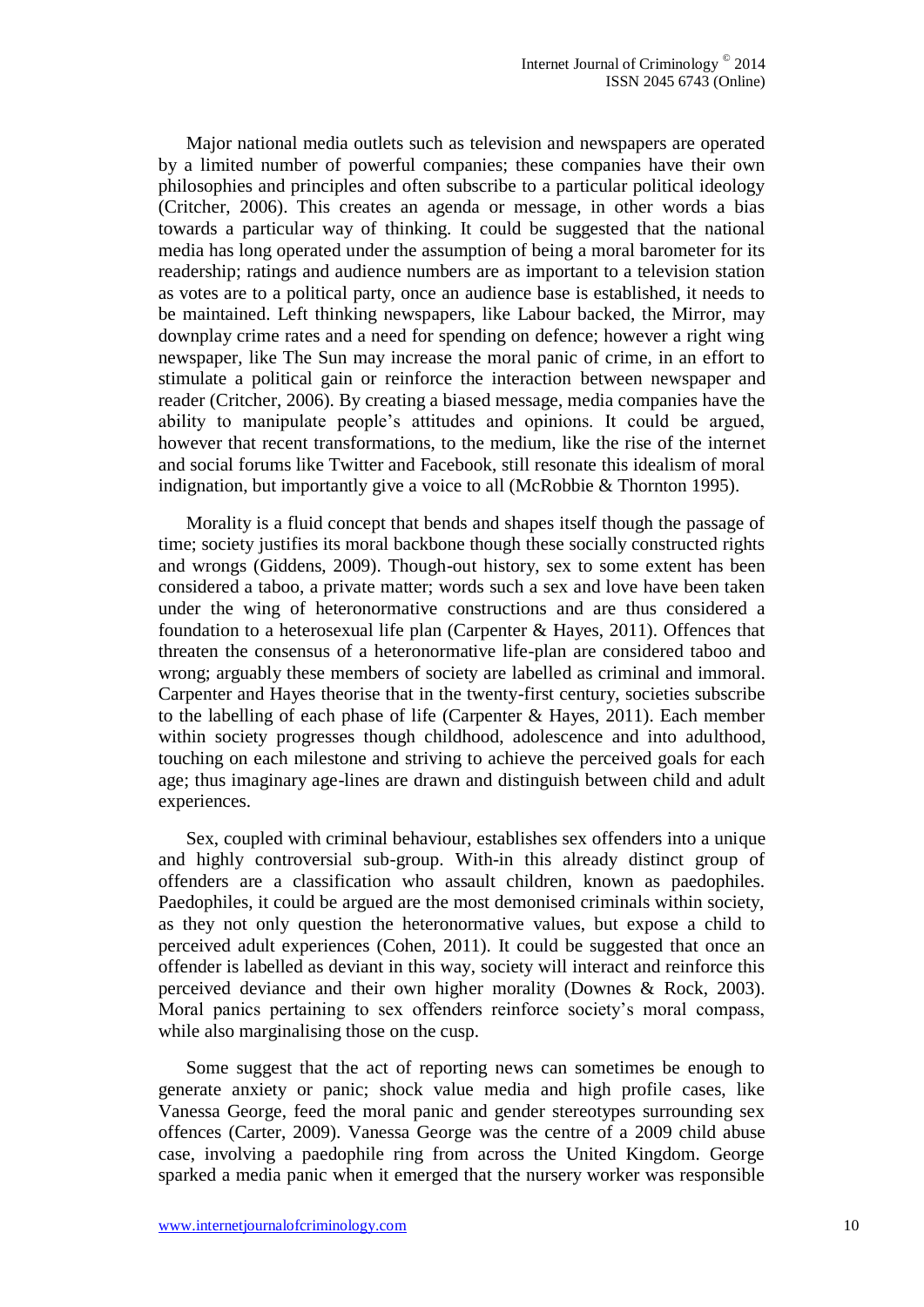for taking in excess of sixty indecent pictures of children in her care (Clarkson, 2010). George and other female sex offenders contradict a public discourse of the male sex offender and so are often targets for moral panic; these women are not only corrupting innocent children but threatening the family unit (Davidson, 2008). Sharon Hayes discussed the issue of a lack of research in the area of female sex offending and the moral panic that this particular crime insures; Hayes research used previous studies and government figures to highlight contradictions in public discourse for female offenders and in particular the media moral panic that surrounds them. Laura Bexton's, 2011 exploratory research into female sex offenders, focused on three high profile female offenders in an effort to explain the womens actions, the media representation and the internet's involvement. The research also concluded that a female perpetrator was not only seen to be breaking a criminal law, but was also breaking the norms ascribed to a female (Bexson, 2011)

Tabloid newspapers even moved from just reporting the news to openly instigating a mass reaction, when the now former 'News of the World' began their 'Name and Shame' campaign in the summer of 2000. The newspaper controversially published the names and pictures of suspected paedophiles across the United Kingdom; a reaction to the revelation that Sarah Payne's killer, Roy Whiting had a previous conviction for similar crimes against a child (Weathers, 2013). The paper 'pledged' to identify all convicted child sex offenders within the United Kingdom; it could be argued that the paper used emotive language and pictures to incite a moral panic.



(BBC News, 2000)

Child protection groups and The Association of Chief Officers of Probation called for the newspaper to stop the campaign amid fears of violence, forcing offender's underground (Darley, 2000). Don Grubin, professor of forensic psychiatry at Newcastle University, researched sex offending against children and how the public perception of a growing threat of sexual abuse towards children in society is misplaced (Grubin, 1998). Grubin argued that the increased media presence of sex offending against children, increased society's perceptions of the level of this crime and lead to communities demanding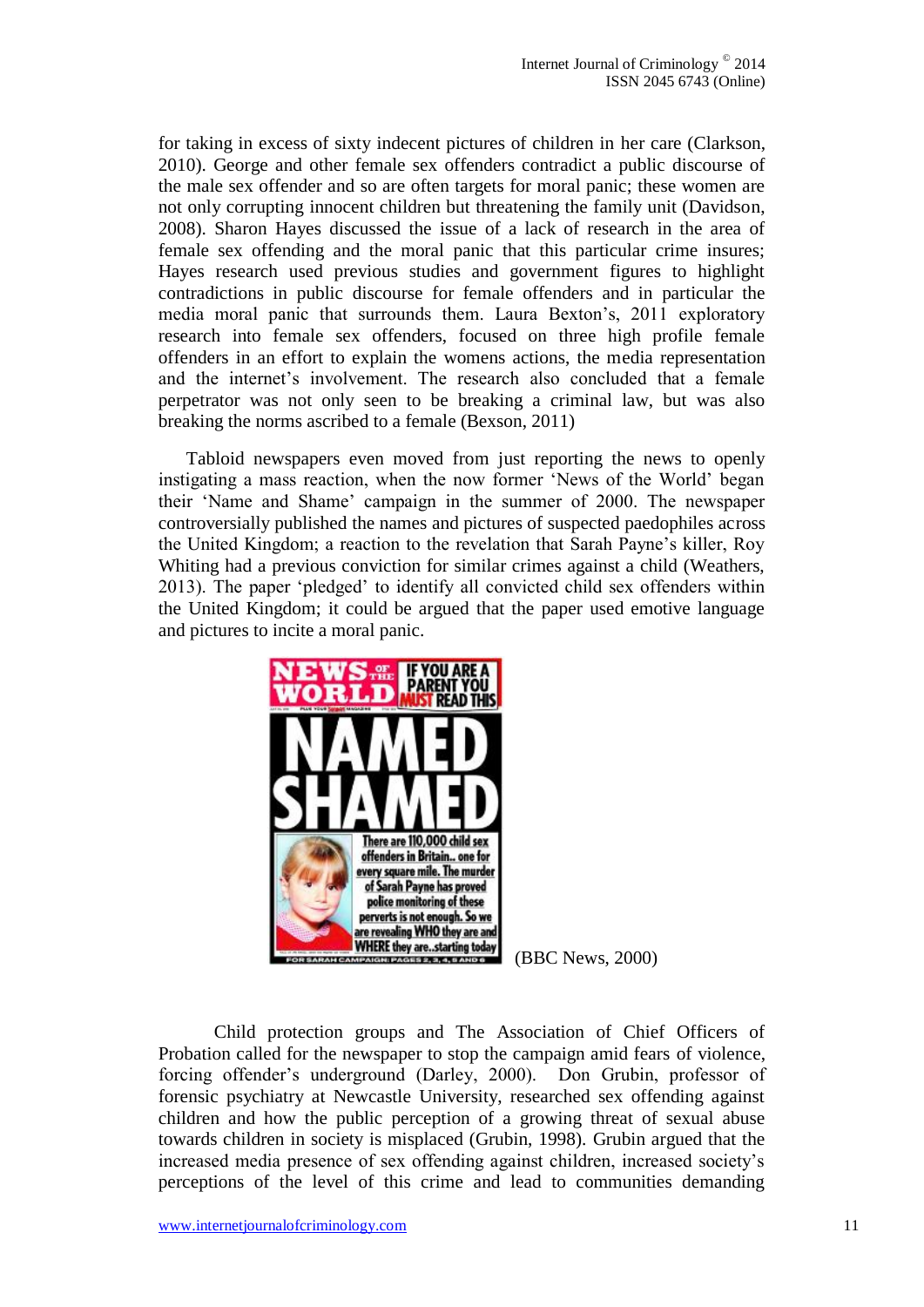protection from this perceived threat. Grubin suggested that police time and resources would be best served implementing an inter-agency task force to deal with the actual problems instead of 'scapegoating' individuals in the public realm (Grubin, 1998).

#### United Kingdom sex offenders

A Sex offender refers to someone who has committed a sex crime; what constitutes a sex crime and what level of offense changes from country to country. Within the United Kingdom sex offences are crimes that are prosecuted under the Sexual Offences Act 2003. Sexual acts are deemed unlawful when the boundaries of consent are crossed; consent is defined as a person who agrees by choice to a sexual act, with the freedom and capacity to make that choice (CPS, 2013). Victims under the age of thirteen are considered under English law to be unable to give consent under any circumstance; however laws protect children up to the age of sixteen from both physical and non-physical sexual behaviour. Vulnerable children up to the age of seventeen are protected under the 'abuse of a position of trust', which prohibits sexual activities between children and adults in a position of care, including schools, colleges and residential care homes. Special provisions and guidelines are set out by the Crown Prosecutions service, regarding child offenders, as child are sexually active with other children; these specific criteria help to decide whether it is in the public interest to prosecute (CPS, 2013).

The Sexual Offences Act 2003 covers a wide range of offences and all would be subject to the label, sex offender. Offences include rape, trafficking with the intent to sexually exploit, child abuse though prostitution or pornography, sexual abuse of a vulnerable person, voyeurism without consent, exposure of the genitalia with intent to cause distress, penetration of a corpse or animal, drugging, trespassing or any offence with intent to commit a sexual offence and engaging in sexual activity in a public toilet (UK Legislation A, 2003). Each offense on the Sexual Offences Act 2003 has sentencing guidelines given down by the Crown Prosecution Service. Rape can carry a penalty of life imprisonment; the degree of the offence is taken into account after the 2003 case of Respondent versus Millberry (Bailii, 2002); this case established guidelines for courts to consider the degree of harm to the victim, the culpability of the offender and the level of risk posed by the offender within society. In contrast the lesser offence of exposure of genitalia carries a six months sentence and/or statutory fine (CPS, 2013).

Offenders that are sentenced to twelve months or more in prison for an offence under the Sex Offences Act 2003 and those thought to be at risk, are entered onto an offender database known as the Violent and Sex Offender Register or ViSOR; ViSOR is used by all forty-three police forces within the United Kingdom (Hughes, 2009). It is compulsory for convicted sex offenders to provide personal information, including their home address, age and national insurance number and to inform their local police station within three days of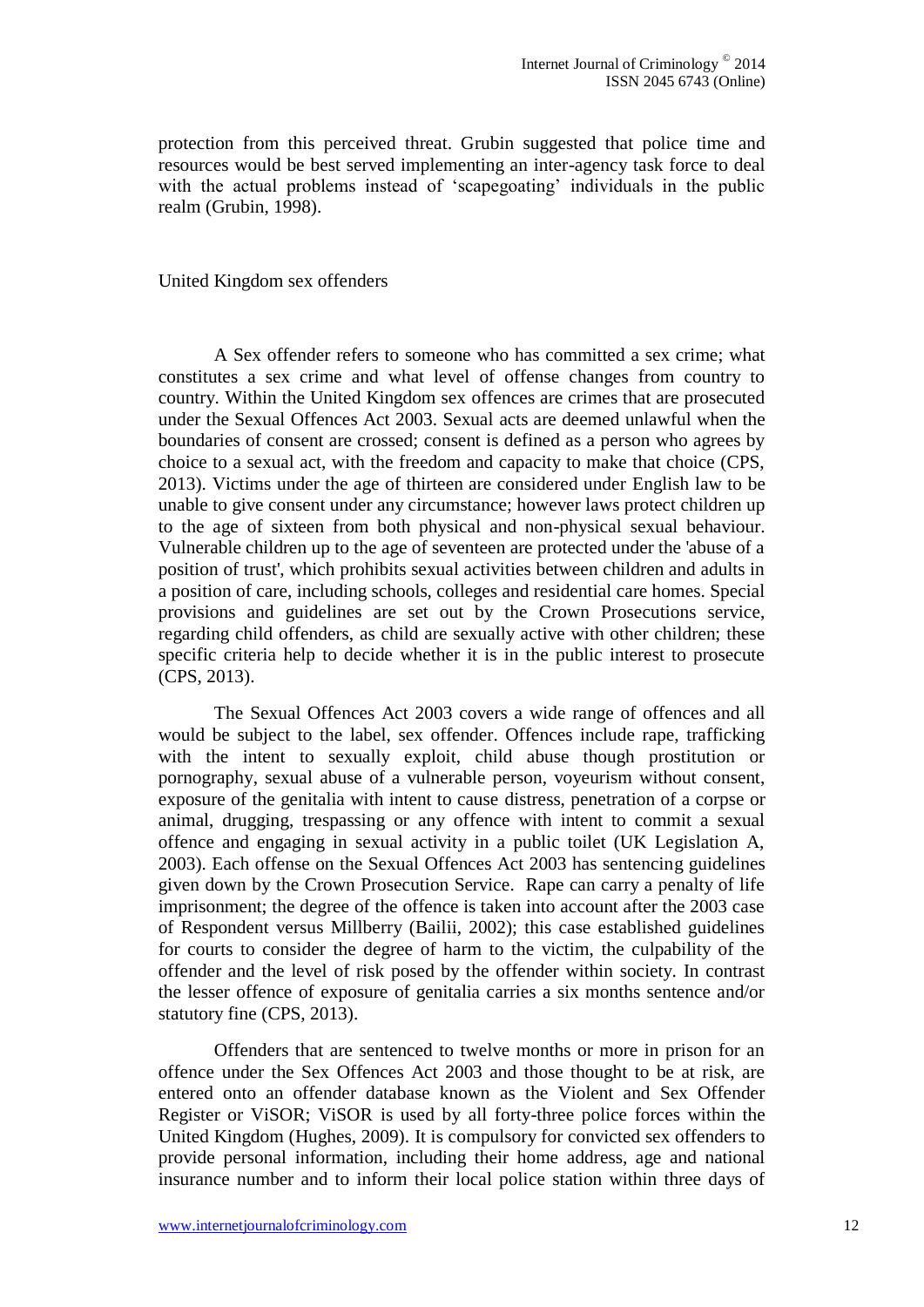any changes. An amendment in 2012 now requires offenders to also provide details of any person under eighteen living within their household, details of bank accounts, credit cards and passport details. Any travel abroad has to be requested seven days prior to travel and weekly check-ups are required if the offender is not residing at their permanent home address. Failure to report or disclose the information can lead to an up to a five year prison sentence (CPS, 2013). The register can be accessed by the police, national probation service and HM prison personal; privatisation of some prisons means these private companies would also have access. In 2010 the Supreme Court ruled that indefinite notification requirements were in breach of Article Eight of the European Convention on Human Rights. Article Eight, reinforces the ideology that each member of society, has the right to respect for private and family life, home and correspondence.

In 2007 the Government published a review of the protection of children from sex offenders; in response to this the Home office implemented measures for parents, guardians and carers to formally ask the police if a person has a record for child sexual offences and set up a organisations named, 'parents protect' to help keep the public informed (UK Government, 2013). It is suggested that the child sex offender disclosure scheme increases public confidence in the policing of sex offenders and heightens child security, however it could be argued this will only increase the moral panic and vigilante acts surrounding sex offenders. As Lemert suggests, how people interact with fellow members in society can have a profound effect on a person's psyche (Crinson, 2007).

Official criminal statistics are inherently inaccurate due to the dependency for the crimes to reported and recorded correctly. For the interests of this research, the official statistics used are to establish or highlight trends and are seen as a core base number of offenders, who are known by the criminal justice system (Newburn, 2007). Between 2011/2012 figures suggest that 41,036 people were registered as sex offenders within England and Wales (Crick, 2012). In January 2013, the Ministry of Justice, the Home Office and the Office for National Statistics collaborated to produce a report using a range of statistics to provide an overview of sex offending within England and Wales (Home Office, 2013). Based on this data the table below shows the number of police recorded crime by sexual offences group between 2005 and 2012 in England and Wales.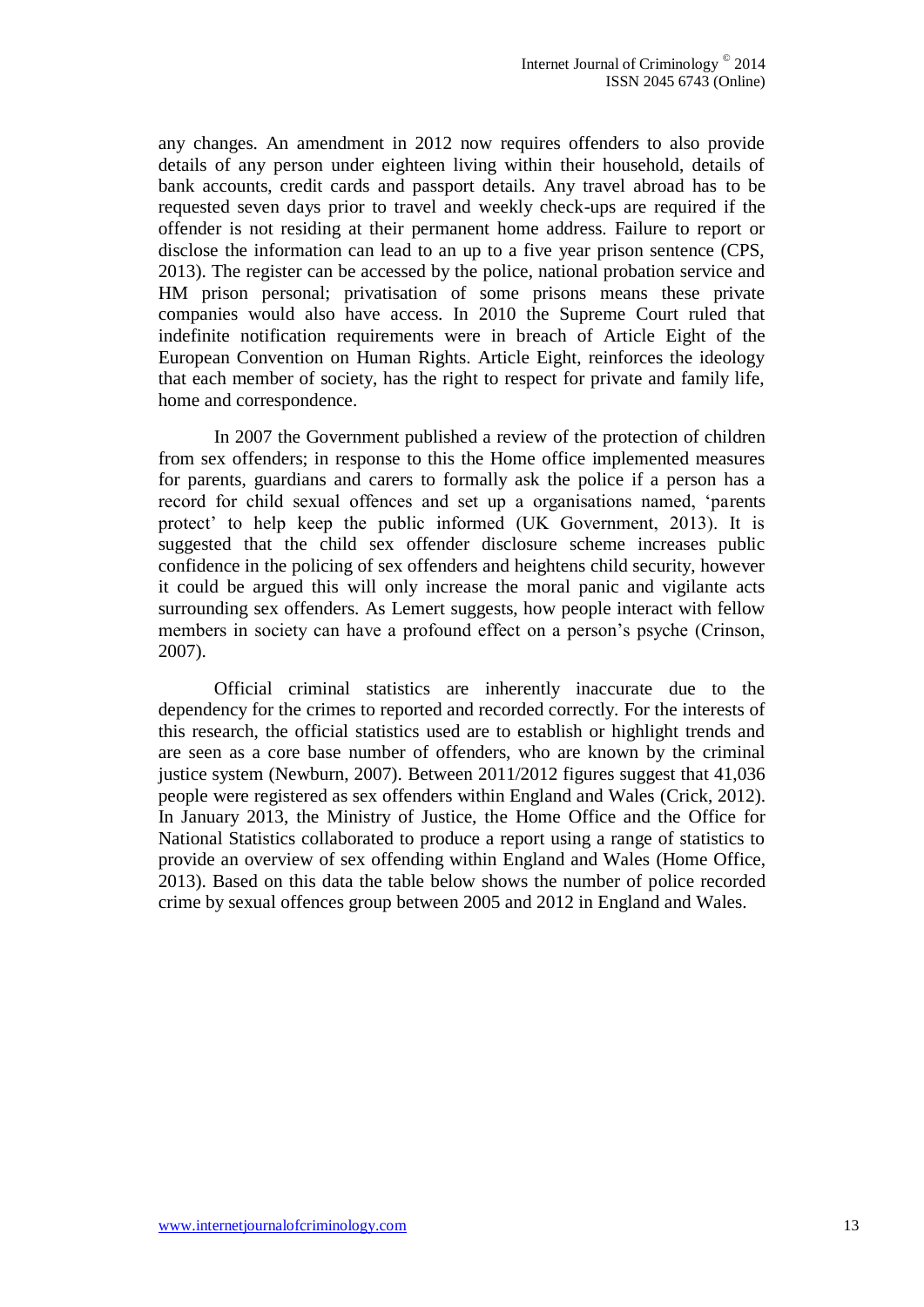Table 1.1

| England and |  |
|-------------|--|
| 117-1--     |  |

| w ales                |        |        |        |        |        |        |        |
|-----------------------|--------|--------|--------|--------|--------|--------|--------|
|                       | 2005/  | 2006/  | 2007/  | 2008/  | 2009/  | 2010/  | 2011/  |
| Offence group         | 06     | 07     | 08     | 09     | 10     | 11     | 12     |
| Rape of a             |        |        |        |        |        |        |        |
| Female                | 13,327 | 12,624 | 11,664 | 12,133 | 13,902 | 14,589 | 14,767 |
| Rape of a Male        | 1,116  | 1,150  | 1,009  | 963    | 1,172  | 1,303  | 1,274  |
| <b>Sexual Assault</b> |        |        |        |        |        |        |        |
| on a Female           | 23,020 | 21,395 | 20,545 | 19,740 | 19,841 | 20,644 | 19,780 |
| <b>Sexual Assault</b> |        |        |        |        |        |        |        |
| on a Male             | 3,169  | 2,763  | 2,653  | 2,323  | 2,262  | 2,411  | 2,273  |
| Sexual Activity       |        |        |        |        |        |        |        |
| with Minors           | 5,491  | 5,275  | 5,141  | 5,140  | 5,809  | 5,808  | 5,778  |
| Other sexual          |        |        |        |        |        |        |        |
| offences              | 15,957 | 14,315 | 12,554 | 11,130 | 11,358 | 10,164 | 9,793  |
| <b>Total sexual</b>   |        |        |        |        |        |        |        |
| offences              | 62,080 | 57,522 | 53,566 | 51,429 | 54,344 | 54,919 | 53,665 |

(Home Office, 2013)

The full report shows, in detail the full spectrum of offences, from the most serious offence of rape to indecent exposure. Table 1.1, however reflects a condensed version of this data and shows that in 2011/12 there were a total of 53,665 reported sexual offences within England and Wales. Elliott and Quinn (2002) suggested that public perception, was of a growing threat of sexual abuse towards children within society (Elliott & Quinn 2002); however table 1.1 indicates a downward trend in total offences overall.

#### American sex offenders

American law differs from that in the United Kingdom, as they are based firstly on the United States Constitution. The Constitution is the foundation of the federal government of the United States and establishes the rules and separate powers of the government and the principles that define federalism. Federalism is the political concept which binds the fifty states of America together, under a governing representative. Federal laws are the supreme law in the United States, however each of the fifty states also have individual laws that pertain to that particular state (USA Law, 2013).

As covered in the above section, the United States federal law covers similar sexual acts as the Sex Offences Act 2003; however, as each state can have differing laws, expressing the cultural differences across the individual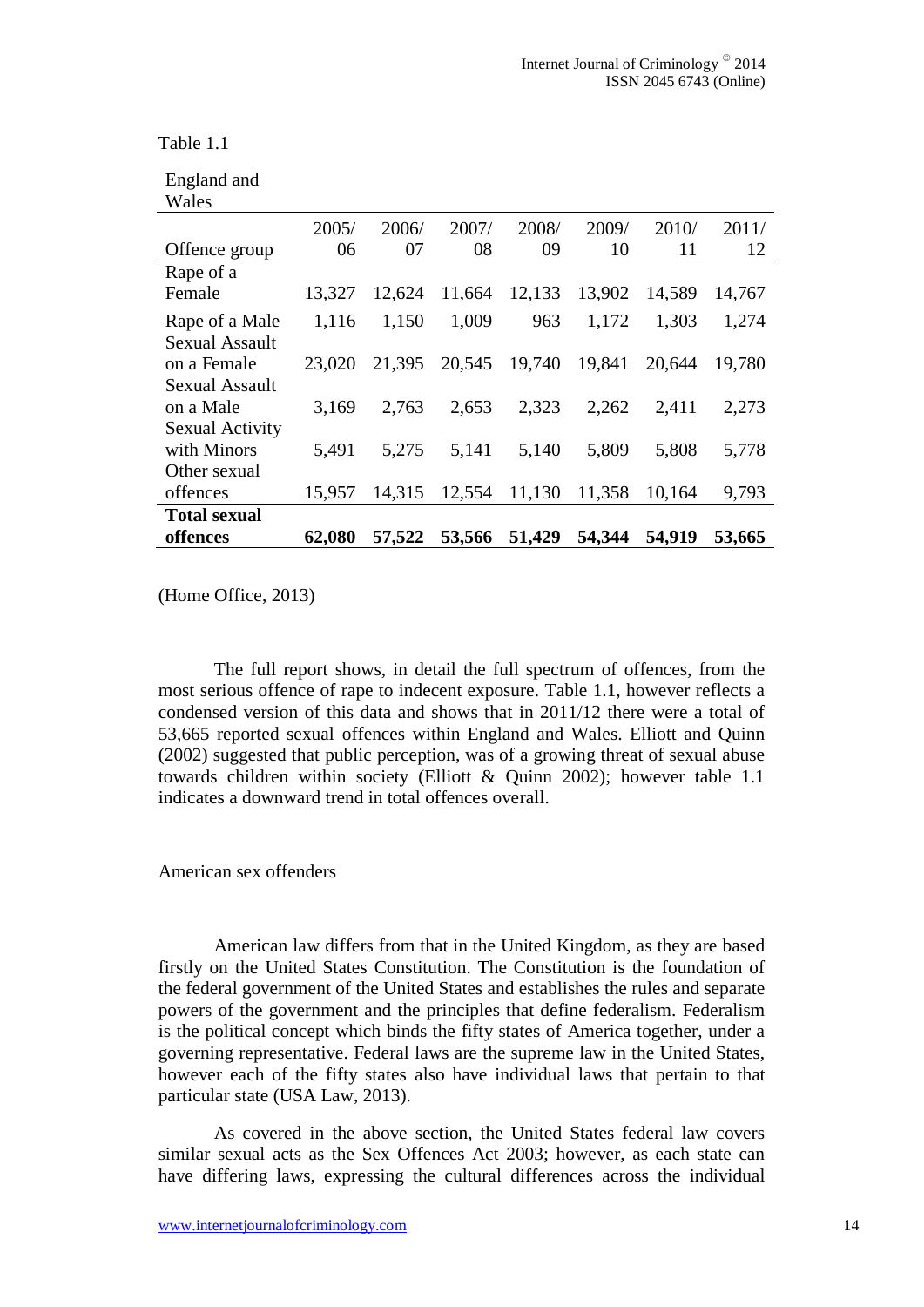states. Only twelve of the fifty states have a single age of consent; the remainder have an age of consent, a minimum age of a victim and a maximum age differential between victim and defendant. The table below charts the differences from state to state (HHS, 2013).

Table 1.2

| <b>State</b>            | Age of<br>consent | <b>Minimum</b><br>age<br>of victim | Age differential<br>between the victim and defendant<br>(if victim is above minimum age) |
|-------------------------|-------------------|------------------------------------|------------------------------------------------------------------------------------------|
| Alabama                 | 16                | 12                                 | $\overline{2}$                                                                           |
| Alaska                  | 16                | N/A                                | 3                                                                                        |
| Arizona                 | 18                | 15                                 | 2 (defendant must be in high school and <<br>19)                                         |
| <b>Arkansas</b>         | 16                | N/A                                | 3 (if victim is $< 14$ )                                                                 |
| California              | 18                | 18                                 | N/A                                                                                      |
| Colorado                | 17                | N/A                                | 4 (if victim is < 15), 10 (if victim is < 17)                                            |
| Connecticut             | 16                | N/A                                | $\overline{2}$                                                                           |
| Delaware                | 18                | 16                                 | N/A                                                                                      |
| District of<br>Columbia | 16                | N/A                                | 4                                                                                        |
| Florida                 | 18                | 16                                 | N/A                                                                                      |
| Georgia                 | 16                | 16                                 | N/A                                                                                      |
| Hawaii                  | 16                | 14                                 | 5                                                                                        |
| Idaho                   | 18                | 18                                 | N/A                                                                                      |
| <b>Illinois</b>         | 17                | 17                                 | N/A                                                                                      |
| Indiana                 | 16                | 14                                 | N/A                                                                                      |
| Iowa                    | 16                | 14                                 | $\overline{4}$                                                                           |
| Kansas                  | 16                | 16                                 | N/A                                                                                      |
| Kentucky                | 16                | 16                                 | N/A                                                                                      |
| Louisiana               | 17                | 13                                 | 3 (if victim is < 15), 2 (if victim is < 17)                                             |
| Maine                   | 16                | 14                                 | 5                                                                                        |
| Maryland                | 16                | N/A                                | 4                                                                                        |
| Massachusetts           | 16                | 16                                 | N/A                                                                                      |
| Michigan                | 16                | 16                                 | N/A                                                                                      |
| Minnesota               | 16                | N/A                                | 3 (if victim is < 13), 2 (if victim is < 16)                                             |
| Mississippi             | 16                | N/A                                | 2 (if victim is < 14), 3 (if victim is < 16)                                             |
| Missouri                | 17                | 14                                 | N/A                                                                                      |
| Montana                 | 16                | 16                                 | N/A                                                                                      |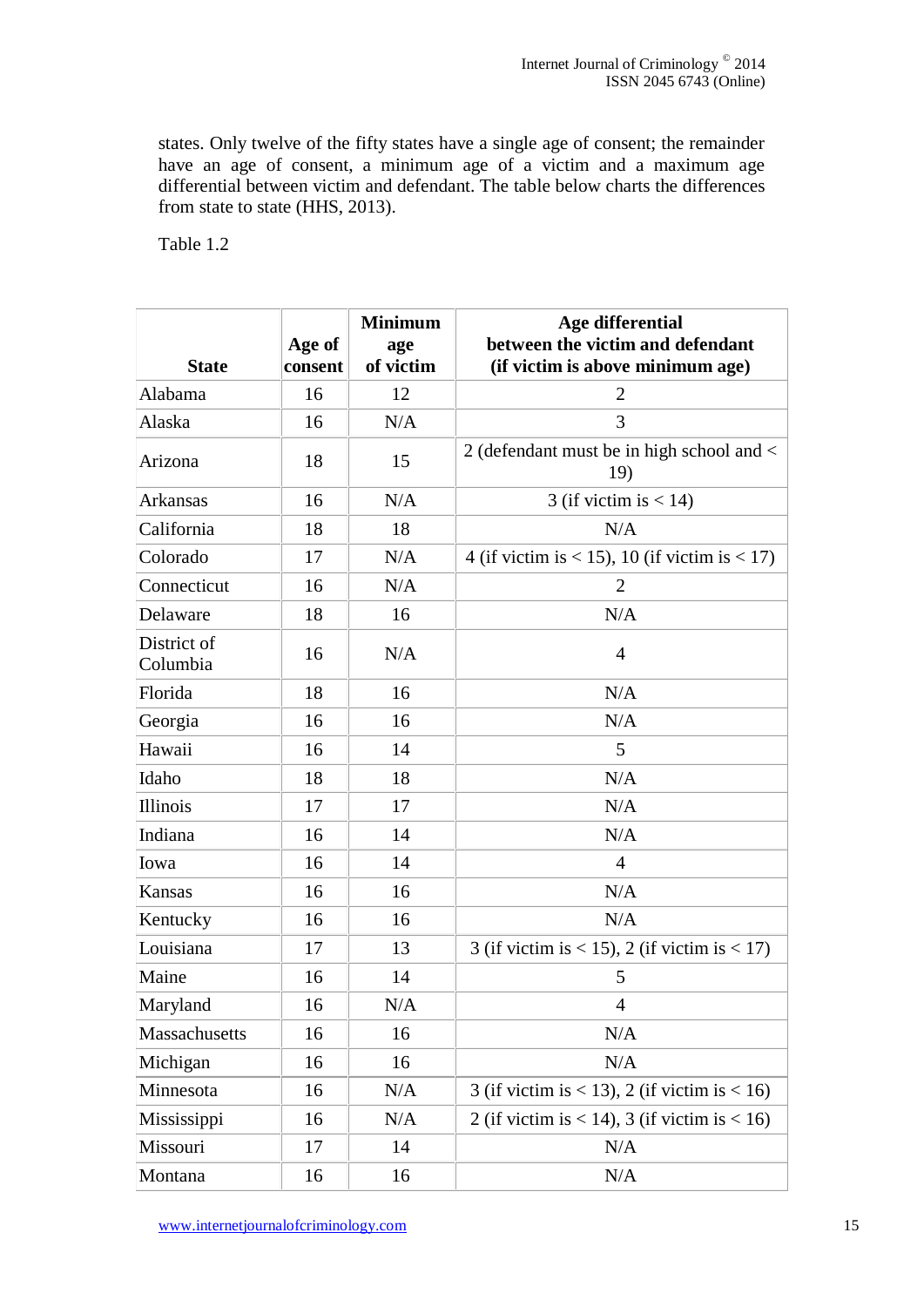| Nebraska       | 16 | 16  | N/A                                                                       |  |
|----------------|----|-----|---------------------------------------------------------------------------|--|
| Nevada         | 16 | 16  | N/A                                                                       |  |
| New Hampshire  | 16 | 16  | N/A                                                                       |  |
| New Jersey     | 16 | 13  | $\overline{4}$                                                            |  |
| New Mexico     | 16 | 13  | $\overline{4}$                                                            |  |
| New York       | 17 | 17  | N/A                                                                       |  |
| North Carolina | 16 | N/A | $\overline{4}$                                                            |  |
| North Dakota   | 18 | 15  | N/A                                                                       |  |
| Ohio           | 16 | 13  | N/A                                                                       |  |
| Oklahoma       | 16 | 14  | N/A                                                                       |  |
| Oregon         | 18 | 15  | 3                                                                         |  |
| Pennsylvania   | 16 | 13  | $\overline{4}$                                                            |  |
| Rhode Island   | 16 | 14  | N/A                                                                       |  |
| South Carolina | 16 | 14  | Illegal if victim is 14 to 16 and defendant is<br>older than victim       |  |
| South Dakota   | 16 | 10  | 3                                                                         |  |
| Tennessee      | 18 | 13  | $\overline{4}$                                                            |  |
| Texas          | 17 | 14  | 3                                                                         |  |
| Utah           | 18 | 16  | 10                                                                        |  |
| Vermont        | 16 | 16  | N/A                                                                       |  |
| Virginia       | 18 | 15  | N/A                                                                       |  |
| Washington     | 16 | N/A | 2 (if victim is < 12), 3 (if victim is < 14), 4<br>(if victim is $< 16$ ) |  |
| West Virginia  | 16 | N/A | $4$ (if victim is e 11)                                                   |  |
| Wisconsin      | 18 | 18  | N/A                                                                       |  |
| Wyoming        | 16 | N/A | $\overline{4}$                                                            |  |

#### (HHS, 2013).

In the United States the Sexual Offender Act 1994 requires, at a federal level anyone convicted of sex crimes against children have to register with their local police force; sex crimes not involving children are registered at the states discretion (Chrysanthi, 2011). Registration involves the offender supplying their age, weight, height, address, fingerprints, a current photo and any identifying marks to the police. The offender would also have to divulge the particular laws that they violated, e-mail addresses, chat room aliases used and employment details. Individual states are also given the powers to set additional requirements and sanctions, such as imposing residential and work restrictions (Chrysanthi, 2011).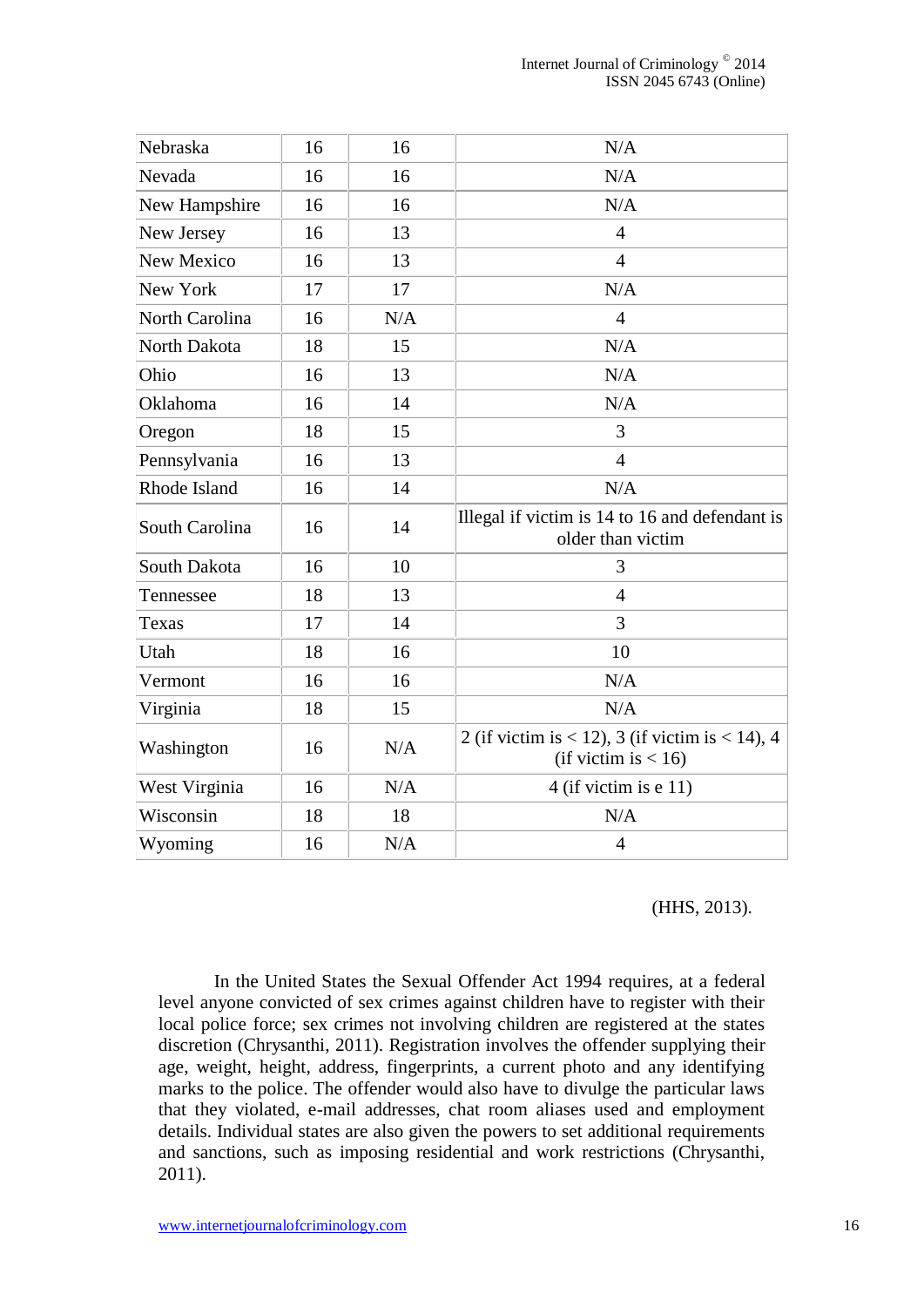The Sexual Offenders Act 1994 is accompanied by notification requirements; this is where information in the registry is made available to the public. Notification, known informally as Megan's law, came into effect in the United States in 1994, following the rape and murder of seven year old Megan Kanka, her neighbour Jesse Timmerdequas was charged with the crime (Department of Justice, 2013). Offender registration information is available to the public online, though the National Sex Offender Public Website, coordinated by the Department of Justice and individual state and private websites; these identify adult convicted sex offenders, disclosing their name, picture, age and address (FBI, 2013).

Following the introduction of Megan's law, sex offender free zones signs were displayed in towns such as Wapello, lowa.



(Whittaker, 2009)

Supplemental to the Sex Offences Act 1994, was the Adam Walsh Child Protection and Safety Act 2007 (Chrysanthi, 2011). This 2007 Act introduced requirements for all persons convicted of sex crimes to register with local authorities, permanently unless petitioned. The Act also added further sanctions on residency, in proximity to schools, child care facilities and playgrounds; laying down recommendations for sex offenders to avoid areas such as bus stops, gyms, parks, swimming pools, libraries and places of worship by up to 2,500 feet on a state by state basis (Chrysanthi, 2011). The Act also introduced a three tier classification system, categorising sex offenders according to their risk to the community, this federal mandate known as the Sex Offender Registration and Notification Act, known as SORNA, enforced all states to update state registration laws to include the new classifications and requirements (SMART, 2013)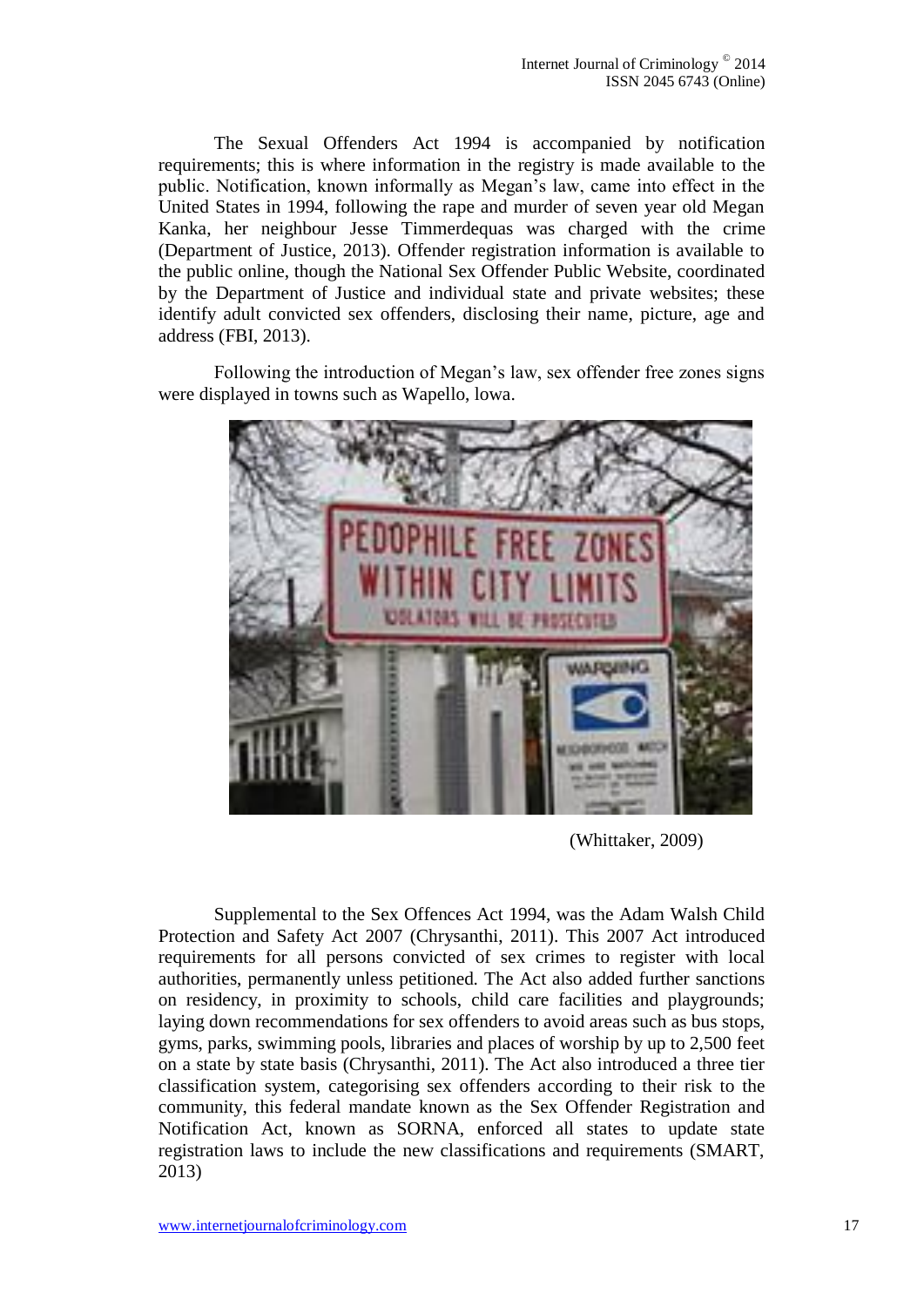The Bureau of Justice Statistics analysed data on sex crimes throughout the United States for the U.S Department of Justice and concluded after an initial report and two subsequent follow-ups, that rapists had the a low rate of re-arrest for new crimes, but were more likely than other to be re-arrested for the same crime (Greenfeld, 1997). Statistics gathered in conjunction with the Criminal Justice Agency and published by the National Centre for Missing and Exploited Children gives an indication of sex offender trends and how many sex offenders are currently registered across America (NCMEC, 2011). These 2011 figures indicate that the United States had 747,408 registered sex offenders nationwide.

#### Table 1.3

| <b>Sex Offender Statistics</b>                                                                   |           |  |  |  |  |
|--------------------------------------------------------------------------------------------------|-----------|--|--|--|--|
| Total number of registered sex offenders nationwide in the<br>U.S.                               | 747,408   |  |  |  |  |
| Total number of sex offenders under supervision of a<br>corrections agencies                     | 265,000   |  |  |  |  |
| Percentage of sex offenders that will commit another sex<br>crime after being released from jail | 2.7 %     |  |  |  |  |
| Percentage of sex offenders that will commit a crime (non-<br>sexual) after release from jail    | 70 %      |  |  |  |  |
| Percentage of sexually molested boys who are molested by<br>someone they knew                    | 93 %      |  |  |  |  |
| Percentage of sexually molested girls who are molested by<br>someone they knew                   | 80 %      |  |  |  |  |
| Percentage of second offenses that occur while living in a<br>supervised community               | 60 %      |  |  |  |  |
| Average re-conviction rate for a child molester                                                  | 20 %      |  |  |  |  |
| Average re-conviction rate for rapists                                                           | 19%       |  |  |  |  |
| Average annual cost to incarcerate a sex offender                                                | \$22,000  |  |  |  |  |
| Average number of years a sex offender serves of an 8 year<br>sentence                           | 3.5 years |  |  |  |  |

(NCMEC, 2011)

Stand-out figures from this research are that ninety-three percent of boys and eighty percent of girl's, knew their attacker; these figures suggest that the stranger, danger perpetrator is largely a myth.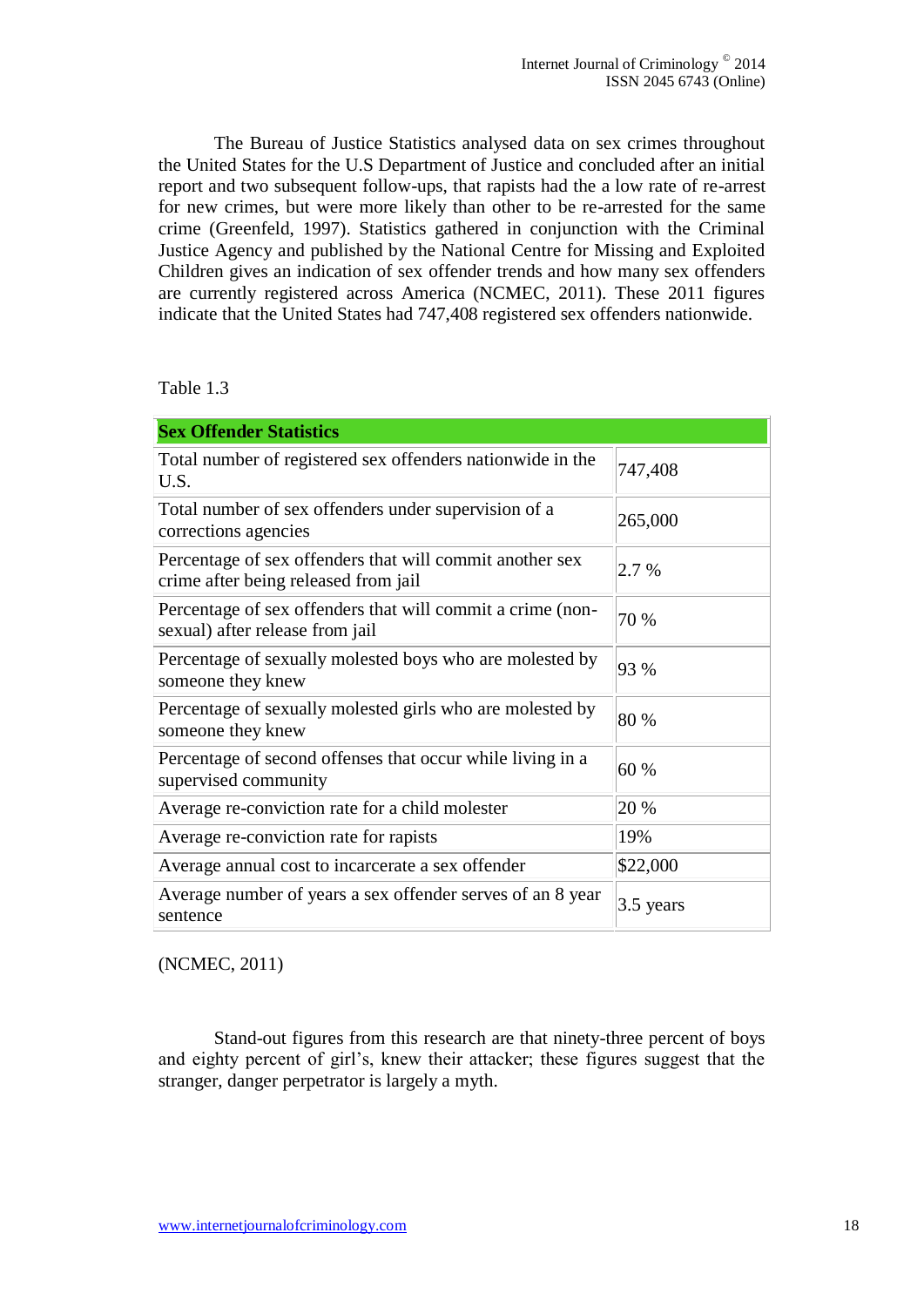#### The effects

This research seeks to highlight the current issues surrounding sex offenders and their families; how do registrations and public notifications affect offenders? This question seems to remain largely untouched, however research is available. Zevitz and Farkas discuss the shortage of research in the area of sex offender notification and the impact on families and communities in their 2000 academic journal, Sex offending community notification (Zevitz & Farkas, 2000). The case study focused on Wisconsin and took information from a variety of sources including observational studies on notification meetings, in which those attending were asked to complete a short survey; professionals within the field of sex offending were also surveyed and face-to-face interviews were conducted with convicted sex offenders within the state. Results revealed that notification programs increased rather than decreased anxiety, while remaining a drain on resources. Findings from the research suggested that notification could increase recidivism, isolation from society and reduced family bonds. The interviews with convicted sex offenders revealed a need for established housing and rehabilitation treatment programs, to enable a successful return to society and reduce recidivism. This in-depth government case study highlights interesting points for professionals and the public alike. Even though the study was restricted to the state of Wisconsin, conclusions argued that trends expressed within this research could be generalised for the wider society (Zevitz & Farkas, 2000).

In 2008, Duwe, Donnay and Tewksbury discussed the issue that twentytwo states within the United States had passed legislation that enables local law enforcements to restrict where convicted sex offenders live (Duwe et al, 2008). Evidence suggests that sex offenders should be treated individually, however when it comes to registration, notification and residency restrictions, all are treated within limited perimeters; this isolation from family and increased levels of stress have been indicators of increased recidivism. The methodology was to collect data on offenders who re-offended with a new sex offense in the state of Minnesota. The initial data was taken between 1990 and 2002, in which time 3,166 sex offenders were released from prisons, of these offenders, 224 were reincarcerated for new sex crimes by January  $1<sup>st</sup>$  2006. Stand-out data obtained showed how fifty-four percent of the sex crimes committed were in the offenders own home and of the 224, only three used prohibited areas to establish contact with the victim. Within the conclusion, this study suggests that residential proximity makes little difference to recidivism and that further study was needed into the effects. As residential restrictions have a profound effect on family ties, the conclusions from this study bear a great reference to the question at hand. This in-depth geographical study covered multiple variables and gives an unbiased empirical look at residential proximity in relation to sex offenders (Duwe et al, 2008).

Carol Berkowitz discussed the effects on the offender in her research paper, Sex offender registration: Balancing the rights of the individual with the public good (Berkowitz, 2010). Berkowitz uses previous victim research to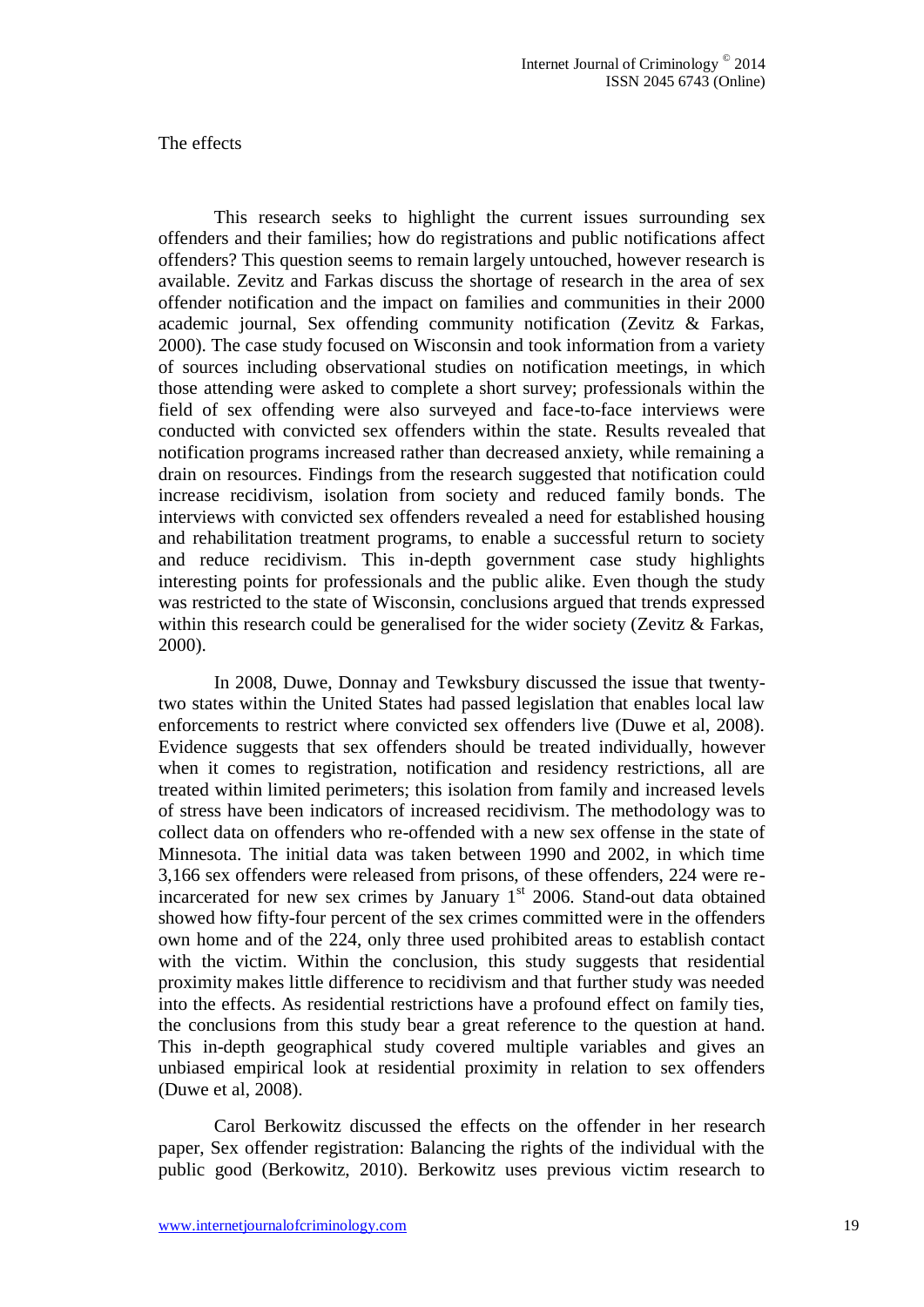discuss the issue of balance within the area of sexual abuse, suggesting the need to address the rights of the offender. The research suggests the need to find a balance between the rights of an offender and the need to protect the community. Berkowitz's influence as a paediatrician is evident, as she makes interesting references from the medical world, including drawing a parallel with the impact of chronic illness on siblings of an affected child and the stigma attached to sex offenders, indicating a labelling process. This medical influence continues into the conclusion, which offers no answer, but a suggestion that the medical model of trying to ascertain a best practices model would be beneficial (Berkowitz, 2010).

Lucinda Rasmussen, an American PhD, from a social work background discusses the issue of the effects of sex offending registers in her 2010 article. Rasmussen uses the research of Comartin, Kernsmith, and Miles in 'Family experiences of young adult sex offender registration', to discuss the issue of the sex offenders registry and the need for a distinction between low and high risk offenders (Rasmussen, 2010). The present classification, this article is suggesting has a blanket approach to sex offenders; Rasmussen argues that this has a detrimental effect on low risk offenders and their families in particular, indicating a form of negative symbolic interaction taking place (Rasmussen, 2010). It is suggested that the added stress levels on the labelled offender and their family can increase chances of recidivism amongst these low risk offenders. The article concludes by suggesting society show caution when labelling young offenders and their families (Rasmussen, 2010).

Sean Maddens, author of, the labelling of sex offenders: the unintended consequences of the best intention public policies, researched how different theoretical perspectives are used to interpret sex offender data. Maddens suggested that the labelling theory offered a pathway to explaining sex crime offenses, due to the moral panic surrounding offenders and their families (Madden, 2008). Early sociological theory from Mead, suggested that the self, arises though social process. Applying this to sex offenders, it could be argued that reinforced negative processes could have a negative effect; thus permanent inclusion on to sex offender registers could inhibit, rather rehabilitate an offender (Madden, 2008).

It could be suggested that sex offender registries and notification programs feed a moral panic that generates strong emotional responses in the general public, it could be argued that because of this, the rights of sex offenders and their families become irrelevant. Evidence to suggest this comes from, Paul McMullan, a journalist from the former newspaper the News of the World. McMullan was quoted during the Leveson inquiry, as saying he was flippant with his reporting and felt proud to have written a story that incited a community to attack an innocent paediatrician (BBC, 2011). Within the United Kingdom, in the wake of the Sarah Payne case, the newspapers controversial name and shame story spurred a series of riots and attacks on the general public, by members of their own communities (BBC News, 2000). These attacks highlight the negativity around sex offenders and the mass reaction and moral panic that information regarding sex offenders ensues. Such attacks include, Dr Yvette Cloete who became the victim of confusion, after vigilantes confused her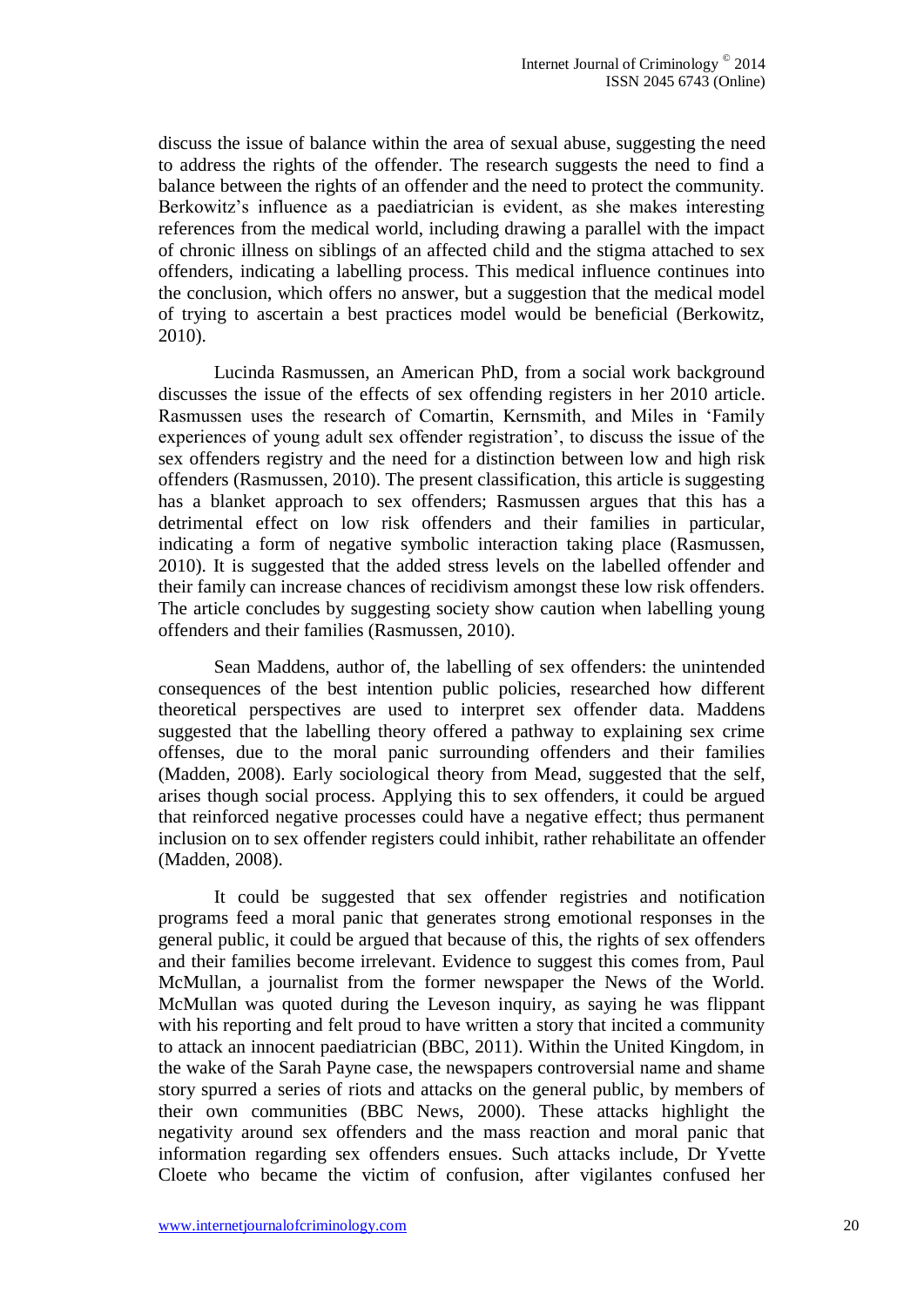professional title of paediatrician for paedophile; the doctor was forced to flee her home, in the middle of the night after vigilantes attacked and sprayed sexual graffiti on her home (Allison, 2000). Evidence suggests that vigilante attacks within the United Kingdom can be fatal, after the death of convicted sex offender, Andrew Cunningham. Cunningham, having been marginalised by his community and labelled a nonce, lived on the perimeters in a derelict area of South London. Cunningham, a fifty two year old, father of five was convicted of sexual intercourse with a fifteen year old girl and always upheld the matter was a misunderstanding; Cunningham was found stabbed multiple times, including an attempt to remove his genitals (Milmo, 2008).

Within the United States, notification programs highlight offenders to the general public and this adds a different dimension to vigilante attacks, as information regarding offenders is readily available. It could be argued that records of such a sensitive nature should be used by professionals only. Evidence to suggest this is an example from Iftikhar Khan of Utah, who was mistakenly added to two state sex offender registries, in what turned out to be a case of mistaken identity (WGME13, 2012). This mistake highlights the human element and errors within sex offender registers, suggesting that they should be used with caution. Errors also undermine their use; it could be argued, if innocent people are added to registers, are offenders left off. Examples of vigilante attacks include numerous reports of strangulation of inmates by inmates while in prison (Anon A, 2013). Other examples include, Kenneth McClure who was found shot dead in his car in 2010. The fifty-four year old, from St. Louis was due in court the following morning on charges of rape of a thirteen year old girl (KMOV News, 2010). In Virginia, in 2011 a convicted sex offender had to flee a vigilante gang on his moped, only to be chased and struck by a car (Williams, 2011). This case could suggest inconsistencies in sentencing due to the previous offences of the victim; Judge Samuel Campbell, presiding judge on the case agreed to terms that included no jail term for the defendant, twenty year old Daniel Narron. Narron pleaded guilty to one felony charge and two misdemeanours after chasing the victim, fifty-four year old, Rudolph Ellis along with three of his friends. After the case Ellis criticised the plea agreement and the police, for harassment and refusing to investigate the issue fully due to his previous conviction (Williams, 2011).

#### Looking forward

Within the United Kingdom, Article Eight of the European Convention on Human Rights has taken effect; as a result of this ruling, appeals against inclusion onto the national register can be made after fifteen years registration (Human Rights Review, 2012). It could be suggested that the tabloid media reaction was familiar, with The Sun newspaper running the headline below in March 2013, in reaction to seventy-one year old George St Angeli becoming the first convicted sex offender to have his name removed from the national registry, under the new court rulings.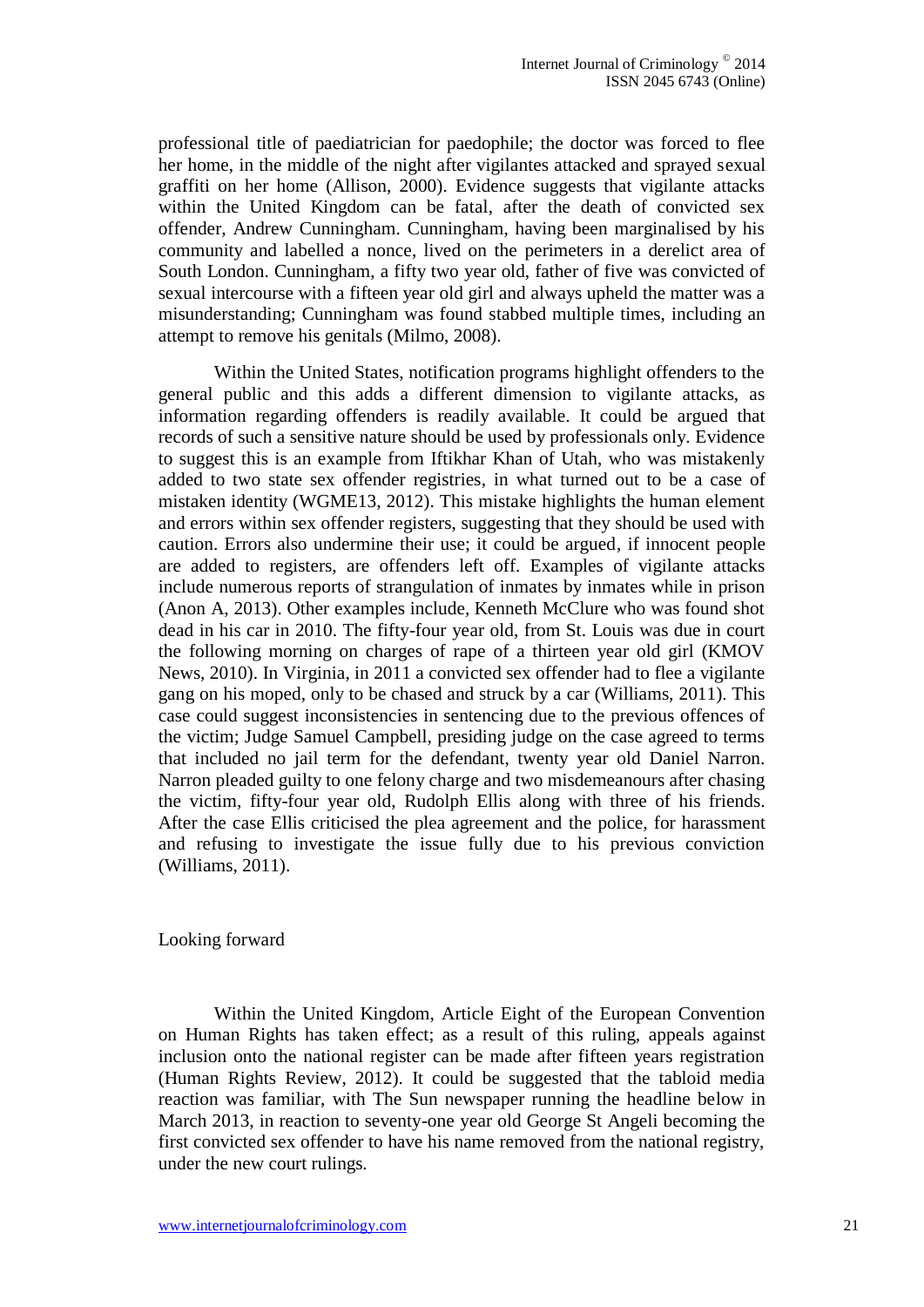# **Paedo free to prowl**

Selling insurance or double glazing? No. He's first pervert off Sex Offenders Register... now floodgates could open

(Atkinson, 2013)

In November 2012, a convicted sex offender won a high court battle to remove a Facebook page established to monitor paedophiles in Northern Ireland. The offender, known only as Mr XY began legal proceedings after discovering photographs of himself and threating comments posted on a page entitled, keeping our kids safe from predators, on the social networking site. Even with competing freedom of expression arguments the court ruled in favour of Mr XY and ruled that the page be removed (BBC News, 2012). These rulings establish the evidence that inclusions onto registers can be detrimental to offenders; the judge presiding, Mr Justice McCloskey was quoted by saying, "Society has dealt with the plaintiff in accordance with the rule of law" (BBC News, 2012). It could be argued that this quote could be a suggestion that the general public have no place dealing with such sensitive material and that the notification process used though-out the United States is a damaging practise.

It could be argued that in contrast states within America are using their rights to impose further restrictions on offenders. In May 2013 the state of Michigan passed a bill which expanded the sex offender registry to allow the general public to view all tiers of the sex offender registry (Cassar, 2013). This means that offenders in the tier one category, crimes that would include the possession of child pornography or a second conviction for prostitution will be available to the general public. Some would suggest that the detrimental longterm affect that inclusion has, out-weighed the public safety; state governors argued that any parent has the right to know (Cassar, 2013). In reaction to the murder of a twelve year old boy by a twice convicted sex offender in Louisiana, Texas currently has Bill 1302 passing through its house; this bill will result in anyone convicted twice of a sexual crime involving a child to receive a mandatory lifetime prison sentence (Evans, 2013). The 'two strikes and you're out' bill will not allow parole and also contains further restrictions banning first time offenders from particular employment (Evans, 2013).

Bennett and Marshall conducted a literature review in 2005 to ascertain intervention guidelines for parents of adolescent sex offenders. This article discusses the importance of parent involvement in treatment programs for adolescent sex offenders. This paper uses clinical and research literature to produce a set of eight guidelines to be used with parents of adolescent sex offenders in a group environment. The guidelines are techniques parents can use to help them have a better understanding of the issues faced by their adolescent. Each of the eight guidelines are meant to be used in a group setting and include assessing potential traits, within the family unit which may be inadvertently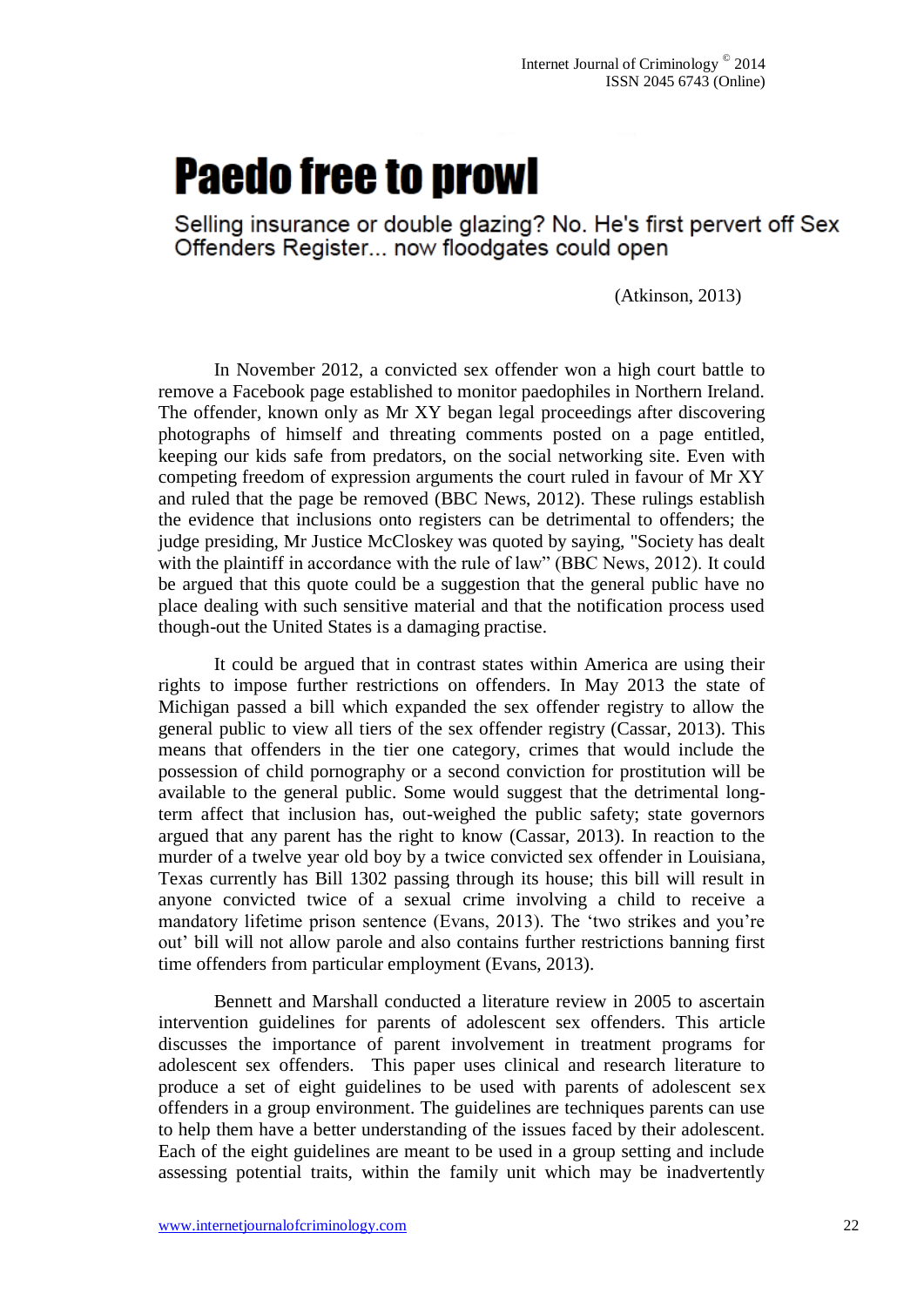maintaining the adolescents offending behaviour. The guidelines also suggest that parents should be provided with support while they deal with the emotional trauma surrounding this specific offense. This conclusive literature review of the available literature provides a break-down of relevant information for professionals to use and suggests efforts to educated families within society that are effected (Bennett & Marshall, 2005).

Psychiatric assessments of sex offenders at the Portman clinic in London, suggest that although a majority of sex offenders have dependency or personality issue they do not suffer from a major mental illness and that medical intervention should be considered an extension of punishment rather than treatment (Gordon & Grubin, 2004). This research, it could be suggested disputes the medicalization of sex offending and is evidence that sexual behaviours, currently considered sex crimes could be sexual preferences that have been socially constructed to be considered deviant, criminal and in turn vilified.

A comparison

A lack of research into the effects on sex offenders, within the United Kingdom does limit the comparisons that can be made in this area, however some can be made. This research has discussed the number of sex offenders registered within the United States and the United Kingdom, within 2011; to establish a base number for each country, this research will use these figures and population estimates to make comparisons.

Table 1.4

|                      | Registered sex<br>offenders $-2011$<br>(A) | Estimated<br>population $-2011$<br>(B) | <b>Estimated sex</b><br>offenders per<br>$10,000$ people<br>$(A/B = C x 10,000)$<br>1dp |
|----------------------|--------------------------------------------|----------------------------------------|-----------------------------------------------------------------------------------------|
| United Kingdom       | 41,036                                     | 63,200,000<br>(ONS, 2013)              | 6                                                                                       |
| <b>United States</b> | 747,408                                    | 311,800,000<br>(Rosenberg, 2011)       | 24                                                                                      |

These figures suggested that for every 10,000 people in the United Kingdom, there are six registered sex offenders; for every 10,000 people in the United States, there are twenty-four registered sex offenders.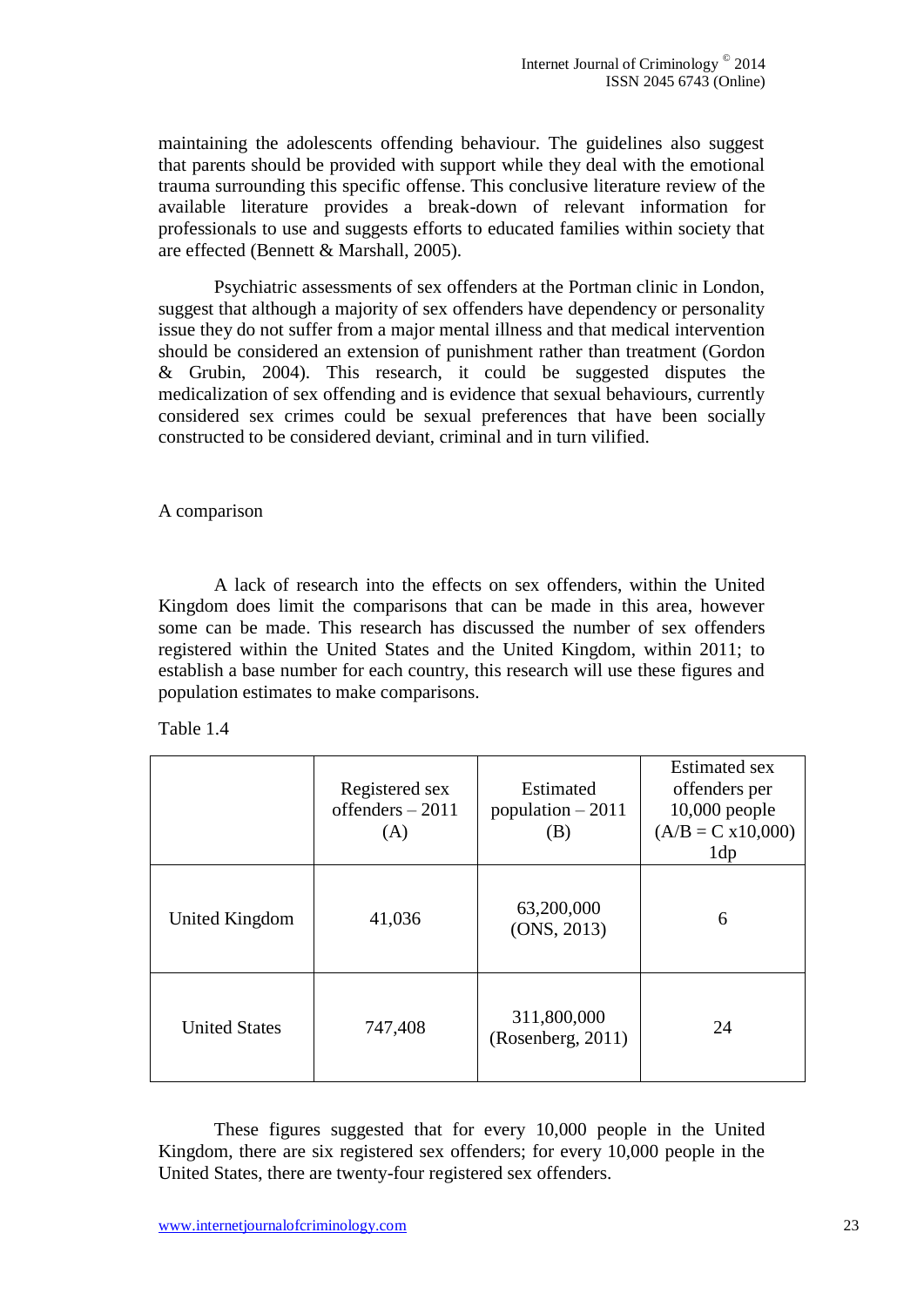As shown, the United States and United Kingdom consider similar acts, as sex crimes and impose similar punishments, up until the public notification procedures up-held in the United States. It could be suggested that even with strict laws and life-time punishments; the United States has eighteen more sex offenders per 10,000 people than the United Kingdom. The chart below illustrates, clearly the figures from above, highlighting the distribution of registered sex offenders between United Kingdom and United States in 2011.



Table 1.5

Chrysanthi (2011) discussed the issue of over-demonising sex offenders, suggesting the United States uses the bogeyman image to justify a 'one size fits all' argument, which leans towards imposing strict penalties on all. A 2001 Home Office report suggested that a clear and consistent classification system needs to be in place, to combat inequalities (Maguire et al., 2001). It could be argued that although limited research has been undertaken by the United Kingdom, there is an understanding that the label of sex offender is damaging and not all offenders fit into the sexual predator category.

The research discussing the effects on sex offenders, suggests that notification systems have a detrimental effect on offenders, however empirical evidence showing positive effects on recidivism have yet been produced. It could be suggested that, as the United Kingdom does not have public notification processes, there is agreement with the research undertaken in the United States. Public notification could in fact be seen as a breach of Article One of the Human Rights Act, if a murder was to take place due to public notification. The breach would be seen as recklessness for a person's right to life and is distinctly different to the American policy of openly naming. The European Convention on Human Rights upholds the rights of all (Human Rights Review, 2012), this influence within UK law creates a system by which offenders have the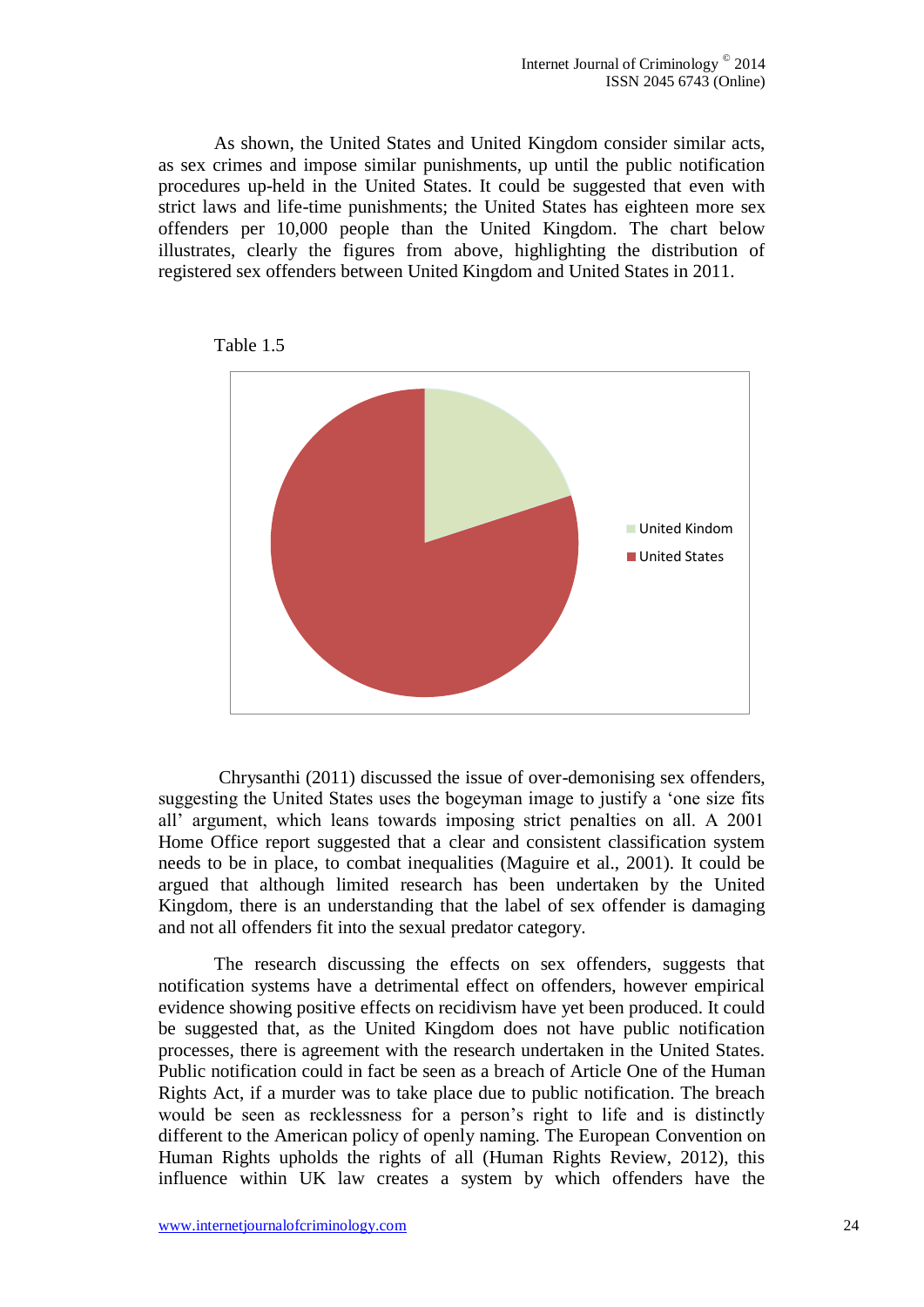opportunities to develop, rehabilitate and move away from the restraints of the sex offender register. It could be argued that this is in sharp contrast to the United States, where this research has indicated that individual states continue to lobby for tougher restrictions and punishments for all sex offenders.

#### Conclusion

This research wished to develop a cross-cultural understanding of sex offending and in particular the use of sex offender registries, looking at the impact from the perspective of the offender and their families and questioning whether legislation in place, is a cruel and unusual punishment. Within the symbolic interactionism framework, this research has shown how others treat a person has a profound effect; having gathered the relevant articles available on the issue, this research concludes that public notification and restriction programs infringe on human rights and should be seen as a unusual, almost cruel extension of punishment.

This research has produced grounds to make such claims, by first highlighting the importance of a morality within society; this public-will can be stimulated to induce moral panics within both the United Kingdom and the United States. Society develops though symbolic interaction and it could be argued that the symbolization, that represents sex offenders, seems to be an extreme, distorted image, which fits an expectation but not the reality. Statistics here have shown, the perpetrator is usually known to the victim, suggesting the stranger, danger aspect is a myth; the perception of an increasing menace of sex offenders could also be considered inaccurate, as the figures shown in this research suggest that sex offenses are on the decline. Crime statistics and in particular, sex offence figures should not be taken with high validity, however it is an interesting comparison to the public's perception on the issue. Public policy, developed out of societal pressure should be avoided, when the information could be sourced from prurient news, developed to stimulate but also condone, for sales or political gain. Sex offending raises such strong feelings that it could be argued that there should be strong practices in place to deal with this complex issue. These should involve the offender at an individual level and include educating the general public, hopefully to diminish the vigilantly approach often associated with these offences.

Research has shown that supporters of notification programs consider the threat of recidivism a sufficient argument for the strict restrictions enforced on offenders. The research shown here is underdeveloped, but clearly highlights that such restrictions create social exclusion and discrimination, which prevent sex offenders from successfully reintegrating into society and leading a socially responsible life. The restrictions imposed do not counter the impact of being publicly labelled a sex offender and it could be argued that they in fact reinforce the negative cast-off label and stimulate vigilantism. Mob justice cannot be seen as justice, in a democratic world and should be shown to be unacceptable; the intolerance shown for sex crimes and the impact this can have on offender's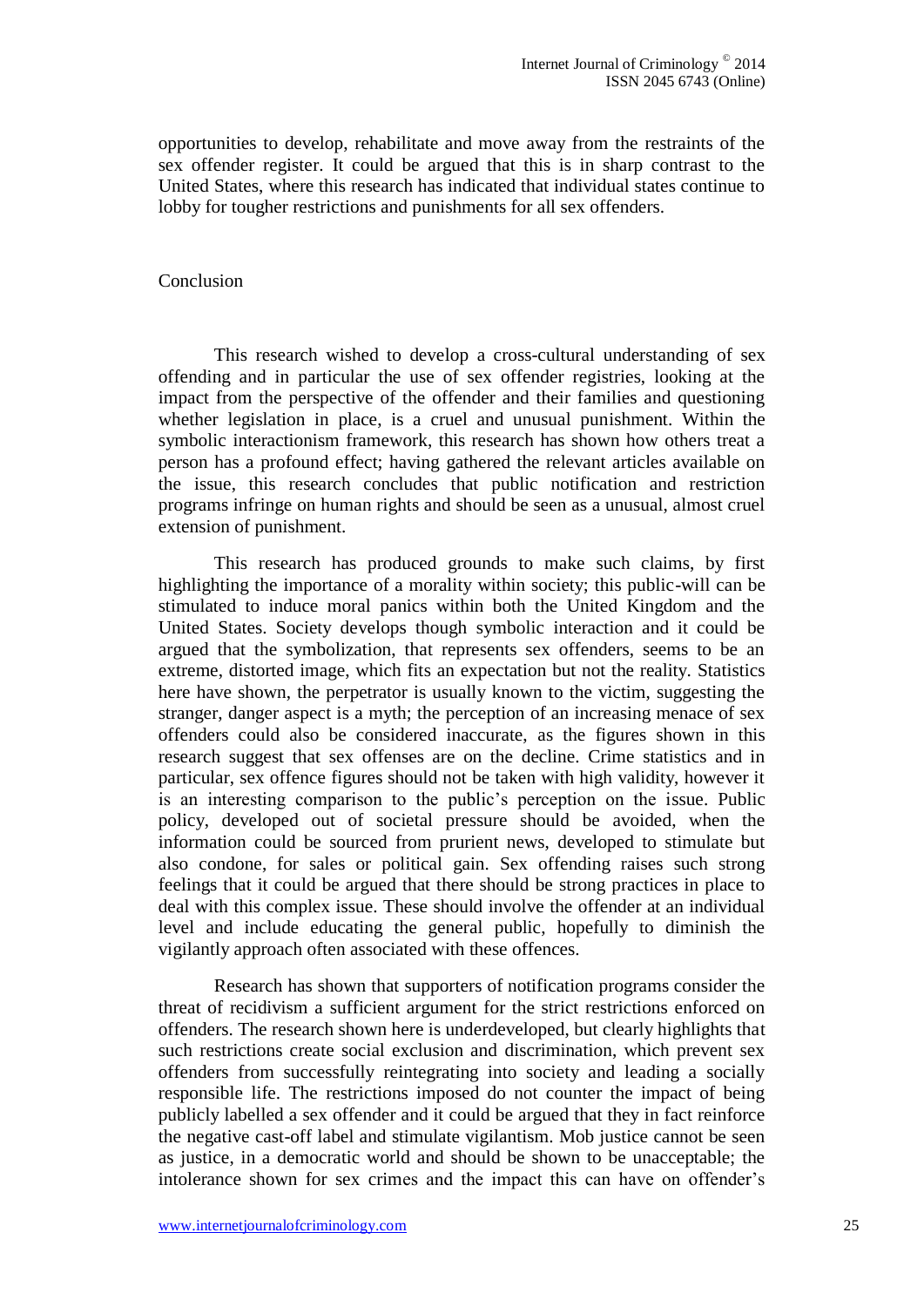progress suggests that public notification should be considered an all most cruel, unusual practice, which infringes a person's human rights. Police within the United Kingdom recognise the negative ramifications of exposing sex offenders, as shown during the name and shame campaign, suggesting this forces offenders underground and reduces the ability to monitor them. Instead of seeking extra punitive measurements, further empirical research into the effects of notification and restriction programs, needs to be developed to educate the public's understanding of sex offenders and rehabilitate the offender, allowing for reintegration and positive development within communities.

The notion that sex offenders might have a mental disorder requiring treatment, rather than be manifesting behaviour requiring punishment is subject to debate, both publically and academically. It is strongly suggested by this piece of research that the medicalization of sex offending be considered a dangerously fluid concept; castration and other medical influences should be used with caution, to not discriminate against a particularly taboo offence; acts which repulse, may not be the actions of a madman.

This research considers public notification programs to be detrimental, however accepts that the predatory nature of some sex offending crimes, does denote a need to monitor offenders. Registry systems in both United States and United Kingdom, which are available to enforcement agencies only, are a valid and necessary aspect to the crime. Agreement can be made however with the European decision to establish a time-frame for offenders; life-time inclusion offers limited scope for rehabilitation and should be used in extreme cases rather than the norm. This indicates that the spectrum which denotes who is labelled a sex offender needs careful consideration, with clear and consistent classifications being made.

Within a civilised, educated society, is it wise to ignore actions because they offend or repulse. Sex offender values, needs and outlooks need to be researched and understood so that feasible recommendations can be made, addressing why these types of crimes take place, how the urges can be curbed and what the best routes to reintegration are.

Word Count: 9072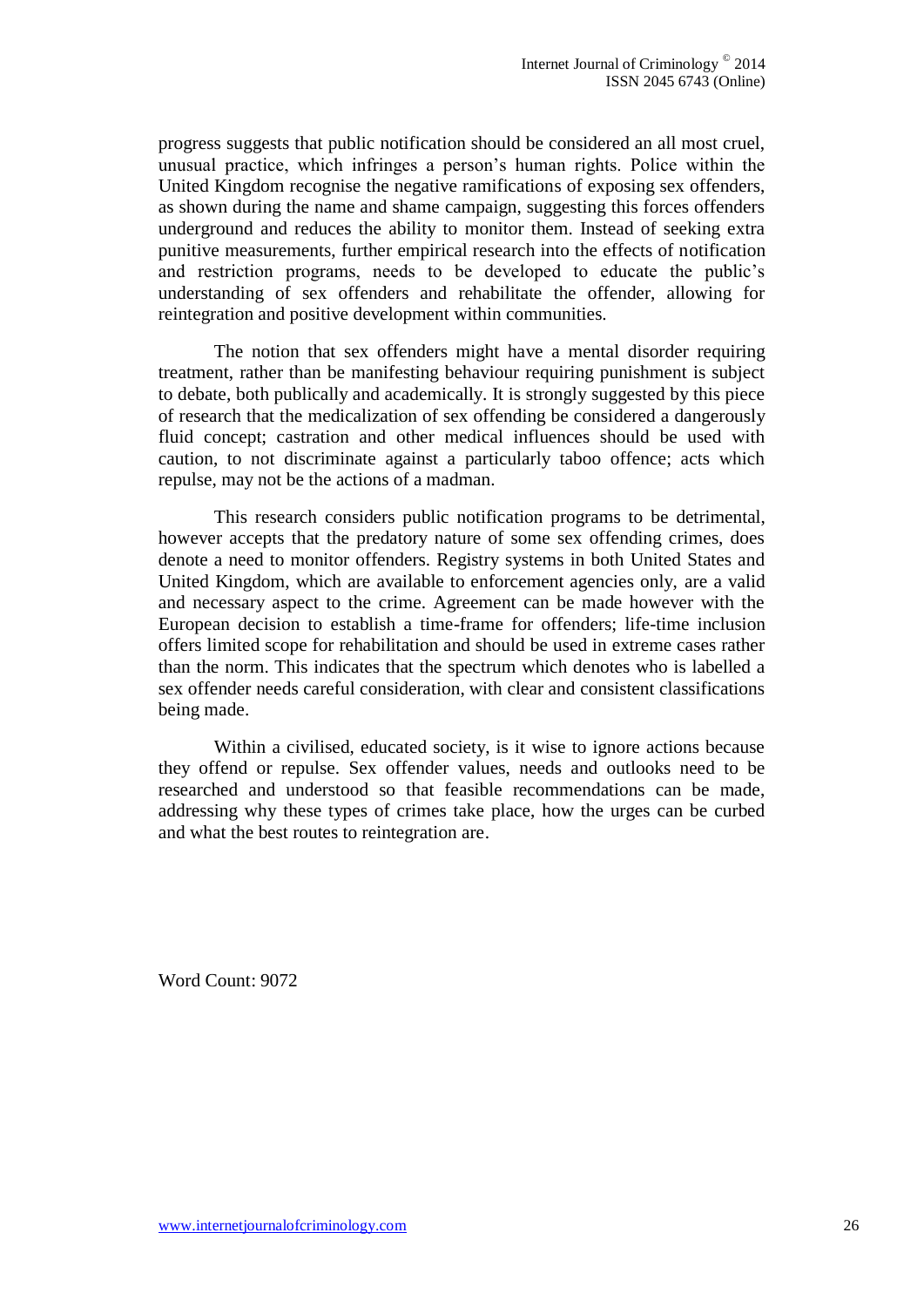# Reference list

Acts of Parliament (2013) *Human Rights Act 1998*, Joint committee on Human Rights eighteenth report [online] Available from: [http://www.publications.parliament.uk/pa/jt200607/jtselect/jtrights/156/15612.ht](http://www.publications.parliament.uk/pa/jt200607/jtselect/jtrights/156/15612.htm)

 $m$  (Accessed on  $5^{th}$  March 2013)

Allison, R (2000) *Doctor driven out of home by vigilantes*, The Guardian [online] Available from: <http://www.guardian.co.uk/uk/2000/aug/30/childprotection.society> (Accessed on  $29<sup>th</sup>$  March  $2013$ )

Anon A (2013) *Sex offenders: murdered archives* [online] Available from: <http://on-murders.blogspot.co.uk/> (Accessed  $5<sup>th</sup>$  May 2013)

Atkinson, J (2013) *Paedo free to prowl*, The Sun News [online] Available from: [http://www.thesun.co.uk/sol/homepage/news/justice/4833905/Thousands-of](http://www.thesun.co.uk/sol/homepage/news/justice/4833905/Thousands-of-paedophiles-could-soon-be-free-to-roam-Britains-streets-unchecked-after-first-sex-beast-wins-right-to-have-his-name-removed-from-Sex-Offenders-Register-in-landmark-court-ruling.html)[paedophiles-could-soon-be-free-to-roam-Britains-streets-unchecked-after-first](http://www.thesun.co.uk/sol/homepage/news/justice/4833905/Thousands-of-paedophiles-could-soon-be-free-to-roam-Britains-streets-unchecked-after-first-sex-beast-wins-right-to-have-his-name-removed-from-Sex-Offenders-Register-in-landmark-court-ruling.html)[sex-beast-wins-right-to-have-his-name-removed-from-Sex-Offenders-Register](http://www.thesun.co.uk/sol/homepage/news/justice/4833905/Thousands-of-paedophiles-could-soon-be-free-to-roam-Britains-streets-unchecked-after-first-sex-beast-wins-right-to-have-his-name-removed-from-Sex-Offenders-Register-in-landmark-court-ruling.html)[in-landmark-court-ruling.html](http://www.thesun.co.uk/sol/homepage/news/justice/4833905/Thousands-of-paedophiles-could-soon-be-free-to-roam-Britains-streets-unchecked-after-first-sex-beast-wins-right-to-have-his-name-removed-from-Sex-Offenders-Register-in-landmark-court-ruling.html) (Accessed  $5<sup>th</sup>$  May 2013)

ailii (2002) *England and Wales Court of Appeal (Criminal Division) Decisions*, Bailii [online] Available from: <http://www.bailii.org/ew/cases/EWCA/Crim/2002/2891.html> (Accessed 11<sup>th</sup>) May 2013)

BBC News (2000) *Sarah's parents back 'name and shame'*, BBC News [online] Available from:<http://news.bbc.co.uk/1/hi/uk/862416.stm> (Accessed on 16<sup>th</sup>) January 2013)

BBC News (2012) *Facebook given 72 hours to remove paedophile monitoring page*, BBC News [online] Available from: [http://www.bbc.co.uk/news/uk](http://www.bbc.co.uk/news/uk-northern-ireland-20556775)[northern-ireland-20556775](http://www.bbc.co.uk/news/uk-northern-ireland-20556775) (Accessed on  $10^{th}$  January 2013)

Bell, J (2010) *Doing your research project: A guide for first-time researchers in education*, Health and Social Science, Fifth Edition, Open University Press, London

Bennett, R., Marshall, E (2005) *Group work with parents of adolescent sex offenders: intervention guidelines*, Advances in Social Work, Vol six, Issue two, p276-289

Berkowitz, C (2010) *Sex offender registration: Balancing the rights of the individual with the public good*, Journal of child sexual abuse, Vol. 19 Issue 2, USA, Taylor and Francis Group

Bexson, L (2011) *The ultimate betrayal – Female child sex offenders*, Internet journal of Criminology [online] Available from: [http://www.internetjournalofcriminology.com/Bexson\\_Female\\_Child\\_Sex\\_Offe](http://www.internetjournalofcriminology.com/Bexson_Female_Child_Sex_Offenders_IJC_July_2011.pdf) nders  $\overline{IC}$  July 2011.pdf (Accessed on  $5<sup>th</sup>$  April 2013)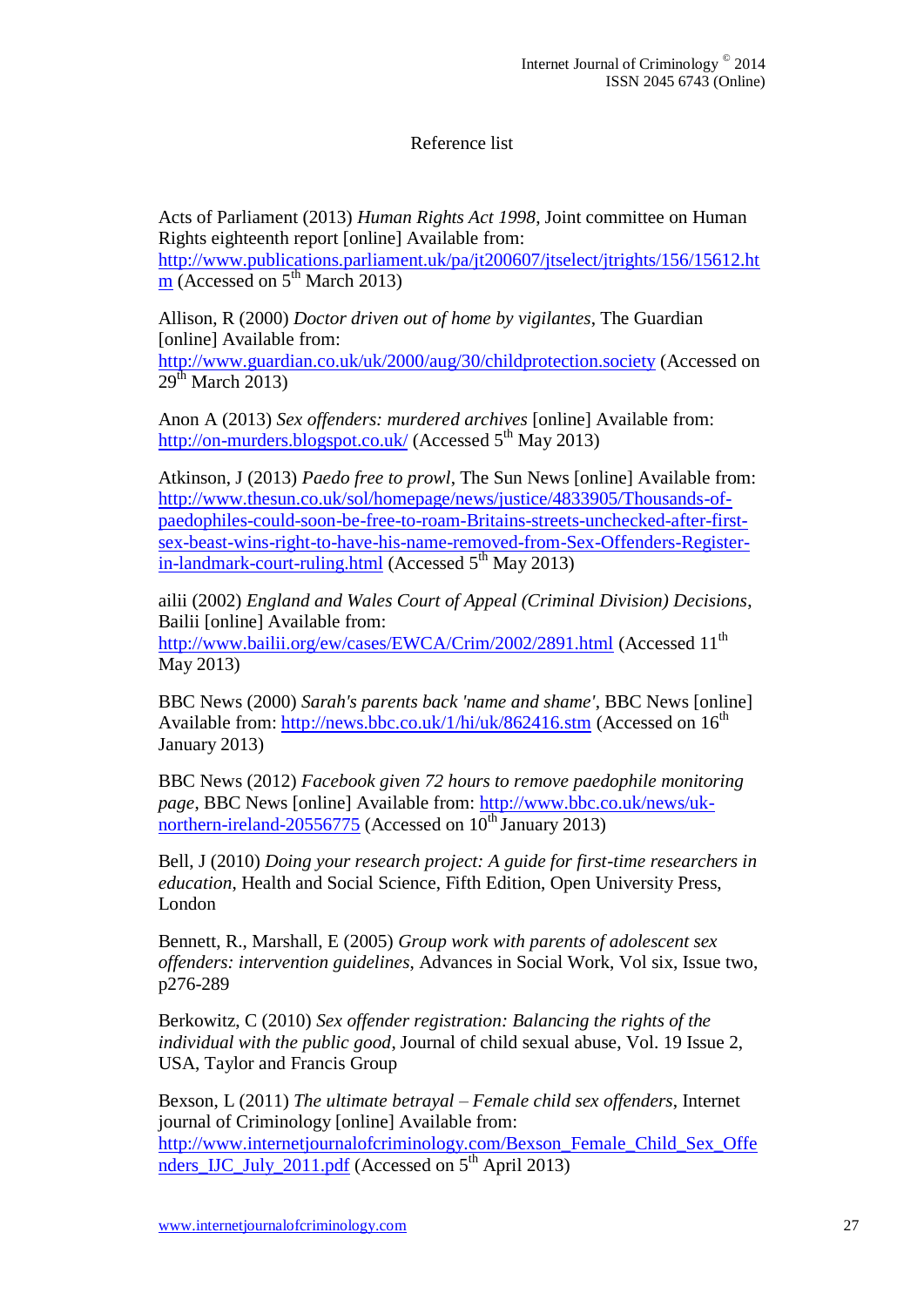Bury Times (2011) *Residents lose sex offenders campaign* [online] Available from:

http://www.burytimes.co.uk/news/9304298.Residents lose sex offenders camp [aign](http://www.burytimes.co.uk/news/9304298.Residents_lose_sex_offenders_campaign) (Accessed on  $29<sup>th</sup>$  November 2011)

Bryman, A (2008) *Social research methods*, Third edition, Oxford University Press, Oxford

Carter, H., Morris, S (2009) *Nursery sex abuse case: the culprits*, Guardian [online] Available from: <http://www.guardian.co.uk/society/2009/oct/01/childprotection-ukcrime>

(Accessed on 29th March 2013)

Carpenter, B., Hayes, S (2011) *Crimes against morality*, Introduction to crime and Criminology, Pearson education, Australia

Cassar, R (2013) *Michigan sex offender registry expands*, Digital journal press release news [online] Available from:<http://www.digitaljournal.com/pr/1232960> (Accessed  $12^{\text{th}}$  May 2013)

Chrysanthi, L (2011) *Sex fiends, perverts and paedophiles: Understanding sex crime policy in America*, New York, New York University Press

Clarkson, W (2010) *Vanessa: A portrait of evil*, Penguin, United Kingdom

Cohen, S (2011) *Folk devils and moral panics*, Third edition, Routledge, London

Corbetta, P (2003) *Social research: Theory, methods and techniques*, Sage, London

CPS (2013) *Sexual offences,* The Crown Prosecution service [online] Available from: [http://www.cps.gov.uk/news/fact\\_sheets/sexual\\_offences/](http://www.cps.gov.uk/news/fact_sheets/sexual_offences/) (Accessed on  $16^{th}$  March 2013)

Crick, A (2012) *Sex fiend Britain*, the Sun [online] Available from: [http://www.thesun.co.uk/sol/homepage/features/4716997/Sex-fiend-Britain-Sun](http://www.thesun.co.uk/sol/homepage/features/4716997/Sex-fiend-Britain-Sun-map-locates-every-pervert-in-England-and-Wales.html)[map-locates-every-pervert-in-England-and-Wales.html](http://www.thesun.co.uk/sol/homepage/features/4716997/Sex-fiend-Britain-Sun-map-locates-every-pervert-in-England-and-Wales.html) (Accessed on 16<sup>th</sup> March 2013)

Crinson (2007) *Concepts of health and illness and aetiology of illness,* Labelling and stigma, Health knowledge [online] Available from: [http://www.healthknowledge.org.uk/public-health-textbook/medical-sociology](http://www.healthknowledge.org.uk/public-health-textbook/medical-sociology-policy-economics/4a-concepts-health-illness/section3)[policy-economics/4a-concepts-health-illness/section3](http://www.healthknowledge.org.uk/public-health-textbook/medical-sociology-policy-economics/4a-concepts-health-illness/section3) (Accessed  $3<sup>rd</sup>$  March 2013)

Critcher, C (2006) *Critical readings: moral panics and the media*, London, Open University Press

Darley, A (2000) *New attempt to end paper's 'name and shame' campaign*, The Independent [online] Available from:

[http://www.independent.co.uk/news/uk/this-britain/new-attempt-to-end-papers](http://www.independent.co.uk/news/uk/this-britain/new-attempt-to-end-papers-name-and-shame-campaign-706975.html)[name-and-shame-campaign-706975.html](http://www.independent.co.uk/news/uk/this-britain/new-attempt-to-end-papers-name-and-shame-campaign-706975.html) (Accessed on 19<sup>th</sup> March 2013)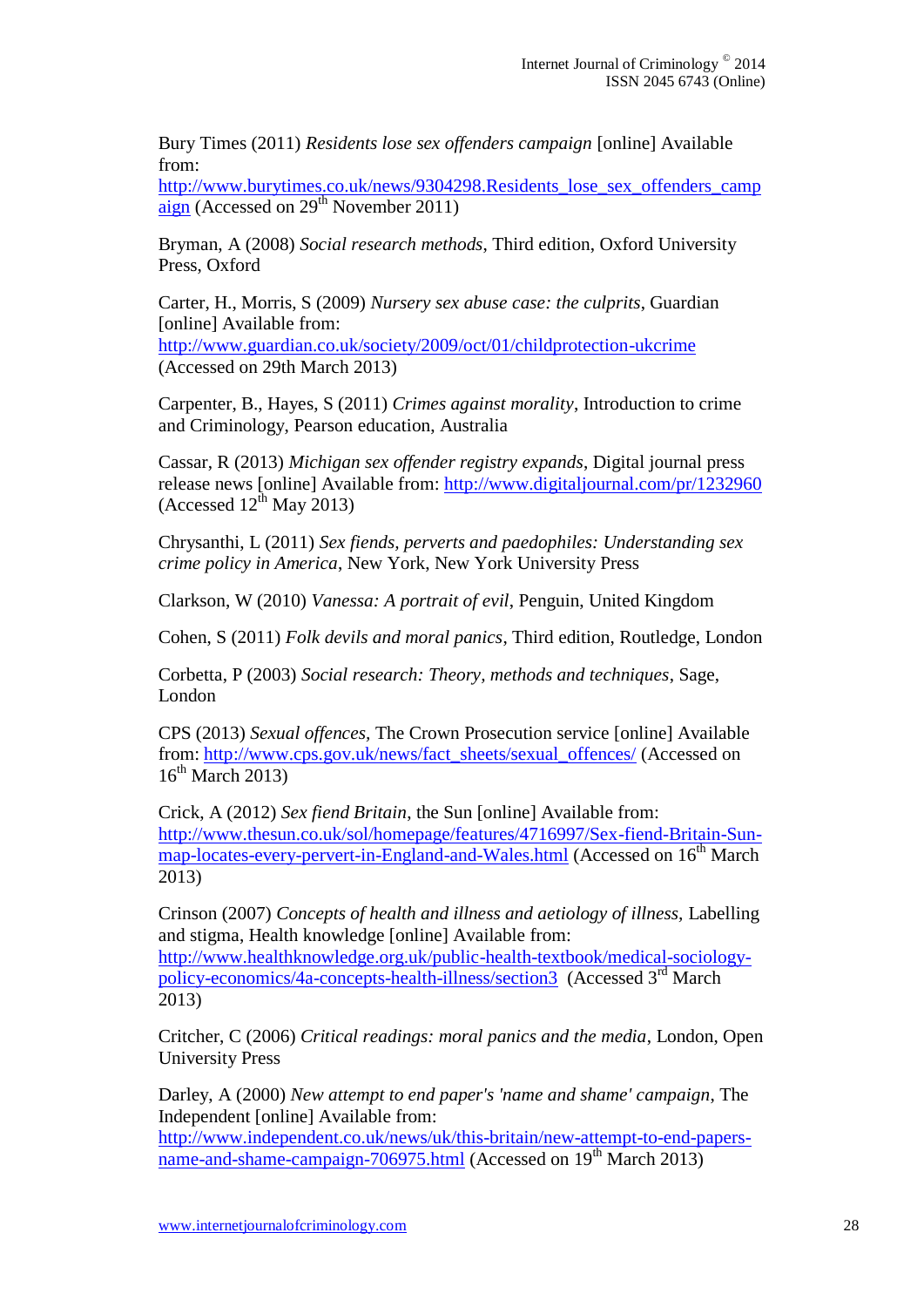Davidson, J (2008) *Child sexual abuse: Media representations and government reactions*, Internet journal of Criminology, Routledge-Cavendish, Abingdon

Department of Justice (2013) *Megan's Law home*, State of California Department of Justice [online] Available from:<http://www.meganslaw.ca.gov/> (Accessed on  $19^{th}$  May 2013)

Downes, D., Rock, P (2003) *Understanding deviance*, Fourth edition, Oxford University Press, Oxford

Duwe, G., Donnay, W., Tewksbury, R. (2008) *Does residential proximity Matter - A geographic analysis of sex offense recidivism*, Criminal Justice and Behaviour, Volume 35, p484-504

Elliott, C., Quinn, F (2002) *Criminal Law*, Fourth Edition, London, Pearson

Evans, G (2013) *House passes '2 strikes' child sex offender bill*, News journal Texas [online] Available from: [http://www.news-journal.com/news/local/house](http://www.news-journal.com/news/local/house-passes-strikes-child-sex-offender-bill/article_dc3b77bd-8549-5dd8-9f20-a0ed07c0dfea.html)[passes-strikes-child-sex-offender-bill/article\\_dc3b77bd-8549-5dd8-9f20](http://www.news-journal.com/news/local/house-passes-strikes-child-sex-offender-bill/article_dc3b77bd-8549-5dd8-9f20-a0ed07c0dfea.html)  $a0$ ed07c0dfea.html (Accessed  $12<sup>th</sup>$  May 2013)

FBI (2013) *Sex offender registry websites*, Federal Bureau of Investigation [online] Available from: <http://www.fbi.gov/scams-safety/registry/registry> (Accessed  $5<sup>th</sup>$  May 2013)

Giddens, A (2009) *Sociology*, Sixth edition, United Kingdom, Polity Press

Gordon, H., Grubin, D (2004) *Psychiatric aspects of the assessment and treatment of sex offenders*, Advances in psychiatric treatment – Journal of continuing professional development, Volume 73 [online] Available from: <http://apt.rcpsych.org/content/10/1/73.full.pdf+html> (Accessed 22<sup>nd</sup> March 2012)

Greenfeld, L (1997) *Sex offenses and offenders - An analysis of data on rape and sexual assault*, U.S. Department of Justice [online] Available from: <http://bjs.gov/content/pub/pdf/SOO.PDF> (Accessed 5<sup>th</sup> May 2013)

Grubin, D (1998) *Sex offending against children: Understanding the risk*, Home Office, Policing and reducing crime unit, Paper 99 [online] Available from: <http://library.npia.police.uk/docs/hopolicers/fprs99.pdf> (Accessed  $5<sup>th</sup>$  May 2013)

HHS (2013) *Summary of current state laws*, U.S. Department of Health and Human Services [online] Available from:

<http://aspe.hhs.gov/hsp/08/sr/statelaws/summary.shtml> (Accessed 8<sup>th</sup> March 2013)

Home Office (2013) *An overview of sexual offending in England and Wales*, Home Office and Ministry of Justice [online] Available from: [https://www.gov.uk/government/publications/an-overview-of-sexual-offending](https://www.gov.uk/government/publications/an-overview-of-sexual-offending-in-england-and-wales)[in-england-and-wales](https://www.gov.uk/government/publications/an-overview-of-sexual-offending-in-england-and-wales) (Accessed  $8^{th}$  March 2013)

Hughes, M (2009) *The big question: Are there too many police forces, and does the system need an overhaul*, The Independent [online] Available from: [http://www.independent.co.uk/news/uk/crime/the-big-question-are-there-too-](http://www.independent.co.uk/news/uk/crime/the-big-question-are-there-too-many-police-forces-and-does-the-system-need-an-overhaul-1823872.html)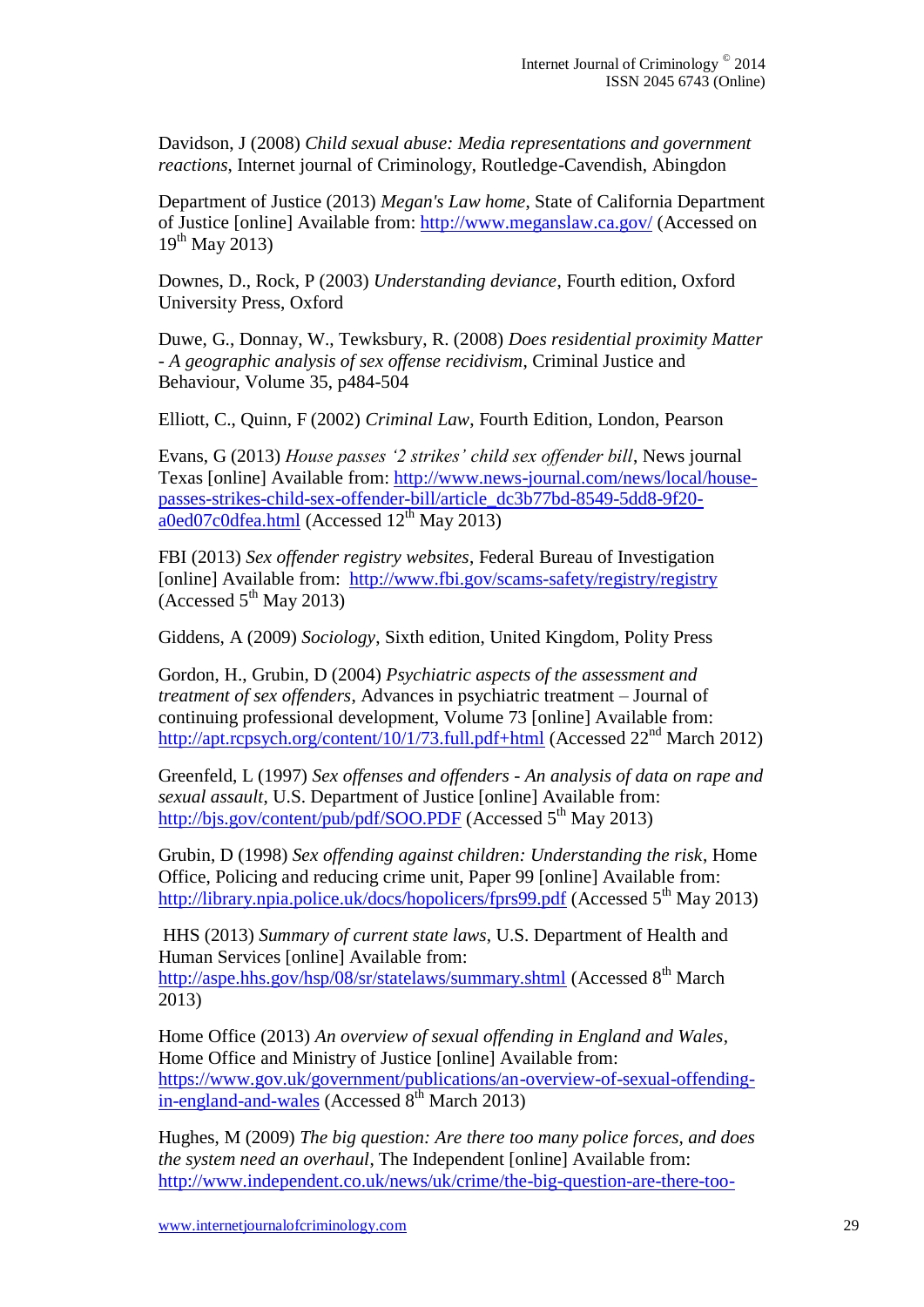many-police-forces-and-does-the-system-need-an-overhaul-1823872.html  $(\text{Accessed } 11^{\text{th}} \text{ May } 2013)$ 

Human Rights Review (2012) *Article 8: The right to respect for private and family life, home and correspondence* [online] Available from: [http://www.equalityhumanrights.com/uploaded\\_files/humanrights/hrr\\_article\\_8.](http://www.equalityhumanrights.com/uploaded_files/humanrights/hrr_article_8.pdf) [pdf](http://www.equalityhumanrights.com/uploaded_files/humanrights/hrr_article_8.pdf) (Accessed  $11^{th}$  May 2013)

KMOV News (2010) *2 arrests in sex assault suspect murder*, KMOV News [online] Available from: [http://www.kmov.com/news/mobile/St-Louis-County](http://www.kmov.com/news/mobile/St-Louis-County-police-investigate-homicide-111068344.html)[police-investigate-homicide-111068344.html](http://www.kmov.com/news/mobile/St-Louis-County-police-investigate-homicide-111068344.html) (Accessed  $5<sup>th</sup>$  May 2013)

Lee-Treweek, G., Linkogle, S (2000) *Danger in the field: risk and ethics in social research*, Routledge, London

Maddan, S (2008) *The labelling of sex offenders: The unintended consequences of the best intentioned public policy*, University Press of America

Maguire, M., Kemshall, H., Noaks, L., Wincup, E., Sharpe, K (2001) *Risk management of sexual and violent offenders: The work of public protection panels*, Home Office [online] Available from: <http://library.npia.police.uk/docs/hopolicers/prs139.pdf> (Accessed on 18<sup>th</sup> March 2013)

McLaughlin, E., et al (2003) *Criminological perspectives – Essential reading*, Second edition, Sage Publications, London

McRobbie, A., Thornton, S (1995) *Rethinking 'moral panic' for the multimediated social worlds*, The British Journal of Sociology, Volume 46

Milmo, C (2008) *Police investigate 'vigilante attack' claim after murder of sex offender*, The independent [online] Available from: [http://www.independent.co.uk/news/uk/crime/police-investigate-vigilante-attack](http://www.independent.co.uk/news/uk/crime/police-investigate-vigilante-attack-claim-after-murder-of-sex-offender-1064477.html)[claim-after-murder-of-sex-offender-1064477.html](http://www.independent.co.uk/news/uk/crime/police-investigate-vigilante-attack-claim-after-murder-of-sex-offender-1064477.html) (Accessed on 16<sup>th</sup> January 2013)

NCMEC (2011) *Annual Report*, National Centre for Missing & Exploited Children [online] Available from: [http://www.missingkids.com/en\\_US/publications/NC171.pdf](http://www.missingkids.com/en_US/publications/NC171.pdf) (Accessed 8<sup>th</sup>)

March 2013)

Newburn, T (2007) *Criminology*, London, Willan

O'Donoghue, T. (2006*) Planning your qualitative research project: An introduction to interpretivist research in education*, Dawsonera [online] Available from:

[http://www.dawsonera.com/depp/reader/protected/direct/AbstractView,readerBu](http://www.dawsonera.com/depp/reader/protected/direct/AbstractView,readerButtons.eBookView.sdirect?state:reader/protected/AbstractView=BrO0ABXcMAAAAAQAABWVpc2JudAANOTc4MDIwMzk2NzcyMA%3D%3D) [ttons.eBookView.sdirect?state:reader/protected/AbstractView=BrO0ABXcMAA](http://www.dawsonera.com/depp/reader/protected/direct/AbstractView,readerButtons.eBookView.sdirect?state:reader/protected/AbstractView=BrO0ABXcMAAAAAQAABWVpc2JudAANOTc4MDIwMzk2NzcyMA%3D%3D) [AAAQAABWVpc2JudAANOTc4MDIwMzk2NzcyMA%3D%3D](http://www.dawsonera.com/depp/reader/protected/direct/AbstractView,readerButtons.eBookView.sdirect?state:reader/protected/AbstractView=BrO0ABXcMAAAAAQAABWVpc2JudAANOTc4MDIwMzk2NzcyMA%3D%3D) (Accessed on  $9<sup>th</sup>$  November 2012)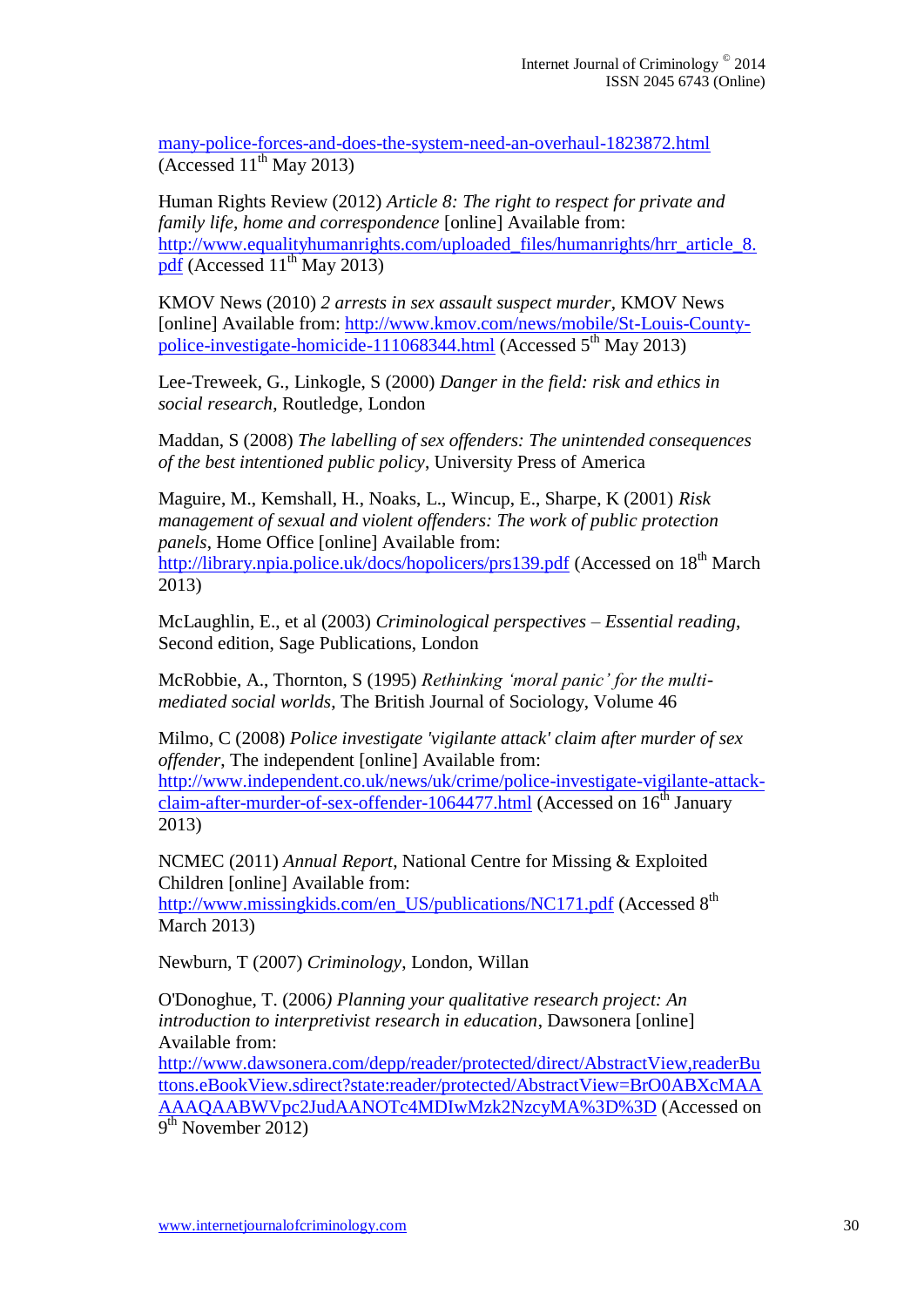ONS (2013) *Population*, Office for National Statistics [online] Available from: <http://www.ons.gov.uk/ons/taxonomy/index.html?nscl=Population> (Accessed on  $22<sup>nd</sup>$  May 2013)

Rasmussen, L. (2010) *A commentary on the Michigan sex offender registration*, Journal of Child Sexual Abuse, Volume 19, p234-237, Routledge Taylor and Francis group

Rosenburg, M (2011) *Current USA population* [online] Available from: <http://geography.about.com/od/obtainpopulationdata> (Accessed on 22<sup>nd</sup> May 2013)

SMART (2013) *SORNA*, Office of sex offender, sentencing, monitoring, apprehending, registering and tracking [online] Available from: <http://www.ojp.usdoj.gov/smart/sorna.htm> (Accessed on  $8<sup>th</sup>$  December 2012)

Thomas, T (2005) *Sex crime : Sex offending and society*, 2nd edition, Willan Publishing [online] Available from: Dawsonera

[http://www.dawsonera.com/depp/reader/protected/direct/AbstractView,title.\\$Rea](http://www.dawsonera.com/depp/reader/protected/direct/AbstractView,title.$ReaderFunctions.eBookView.sdirect?state:reader/protected/AbstractView=ZH4sIAAAAAAAAAFvzloG1XJiBgYGJkYG1JLMkJ5WBNTWzOCmvhIHX0tzC0MLE2NLIzNzEoJyDAYcMAPNxY01DAAAA) [derFunctions.eBookView.sdirect?state:reader/protected/AbstractView=ZH4sIA](http://www.dawsonera.com/depp/reader/protected/direct/AbstractView,title.$ReaderFunctions.eBookView.sdirect?state:reader/protected/AbstractView=ZH4sIAAAAAAAAAFvzloG1XJiBgYGJkYG1JLMkJ5WBNTWzOCmvhIHX0tzC0MLE2NLIzNzEoJyDAYcMAPNxY01DAAAA) [AAAAAAAAFvzloG1XJiBgYGJkYG1JLMkJ5WBNTWzOCmvhIHX0tzC0ML](http://www.dawsonera.com/depp/reader/protected/direct/AbstractView,title.$ReaderFunctions.eBookView.sdirect?state:reader/protected/AbstractView=ZH4sIAAAAAAAAAFvzloG1XJiBgYGJkYG1JLMkJ5WBNTWzOCmvhIHX0tzC0MLE2NLIzNzEoJyDAYcMAPNxY01DAAAA) [E2NLIzNzEoJyDAYcMAPNxY01DAAAA](http://www.dawsonera.com/depp/reader/protected/direct/AbstractView,title.$ReaderFunctions.eBookView.sdirect?state:reader/protected/AbstractView=ZH4sIAAAAAAAAAFvzloG1XJiBgYGJkYG1JLMkJ5WBNTWzOCmvhIHX0tzC0MLE2NLIzNzEoJyDAYcMAPNxY01DAAAA) (Accessed on 29<sup>th</sup> November 2012)

UK Government (2013) *Find out if a person has a record for child sexual offences*, Home Office [online] Available from: [https://www.gov.uk/find-out-if](https://www.gov.uk/find-out-if-a-person-has-a-record-for-child-sexual-offences)[a-person-has-a-record-for-child-sexual-offences](https://www.gov.uk/find-out-if-a-person-has-a-record-for-child-sexual-offences) (Accessed  $5<sup>th</sup>$  May 2013)

UK legislation A (2003) *Sexual Offences Act 2003*, UK Government [online] available from:<http://www.legislation.gov.uk/ukpga/2003/42/contents> (Accessed on  $29<sup>th</sup>$  November 2012)

USA Law (2013) *Laws and regulations* [online] Available from: <http://www.usa.gov/Topics/Reference-Shelf/Laws.shtml> (Accessed 5<sup>th</sup> May 2013)

US federal law (2010) *Megan's Law* [online] available from: [http://www.meganslaw.ca.gov](http://www.meganslaw.ca.gov/) (Accessed on  $29<sup>th</sup>$  November 2012)

Weathers, H (2013) *Roy Whiting's first victim*, Daily Mail [online] Available from:<http://www.dailymail.co.uk/news/article-95390/Roy-Whitings-victim.html> (Accessed  $18<sup>th</sup>$  May 2013)

WGME13 (2012) *Mistaken sex offender*, WGME13 News [online] Available from: [http://www.wgme.com/news/top-stories/stories/wgme\\_vid\\_14330.shtml](http://www.wgme.com/news/top-stories/stories/wgme_vid_14330.shtml) (Accessed  $5<sup>th</sup>$  May 2013)

Whittaker, B (2009) *Sign from Wapello – Iowa* [online] Available from: [http://en.wikipedia.org/wiki/File:Wapello\\_sign.jpg](http://en.wikipedia.org/wiki/File:Wapello_sign.jpg) (Accessed 21<sup>st</sup> May 2013)

Williams, R (2011) *No new jail time in Hopewell sex offender hit-and-run case*, Richmond Times Dispatch [online] Available from: